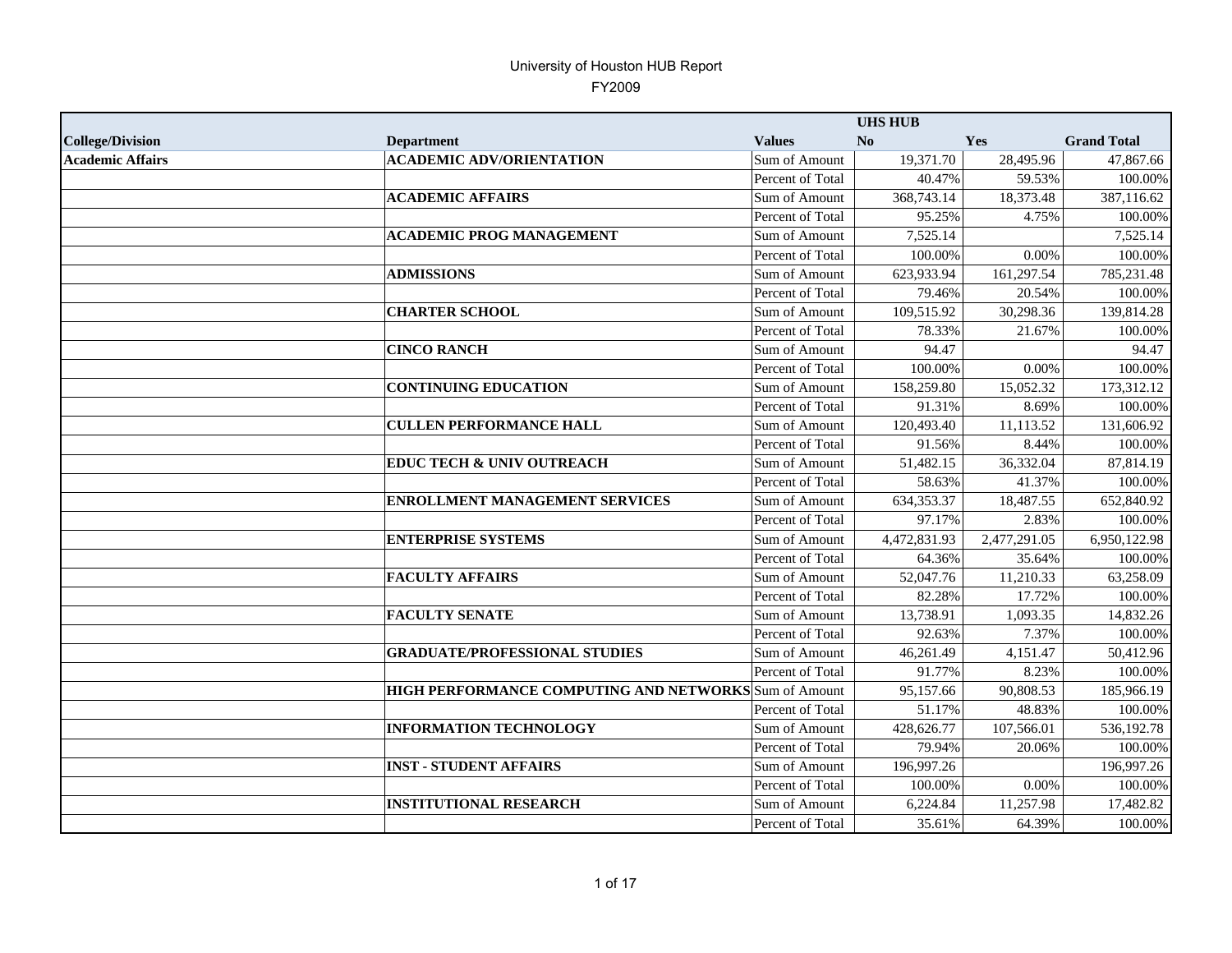|                                          |                                       |                  | <b>UHS HUB</b> |              |                    |
|------------------------------------------|---------------------------------------|------------------|----------------|--------------|--------------------|
| <b>College/Division</b>                  | <b>Department</b>                     | <b>Values</b>    | N <sub>0</sub> | Yes          | <b>Grand Total</b> |
|                                          | <b>INTERNATIONAL STUDIES</b>          | Sum of Amount    | 6,635.30       | 240.42       | 6,875.72           |
|                                          |                                       | Percent of Total | 96.50%         | 3.50%        | $100.00\%$         |
|                                          | <b>IT SECURITY</b>                    | Sum of Amount    | 170,035.40     | 11,264.04    | 181,299.44         |
|                                          |                                       | Percent of Total | 93.79%         | 6.21%        | 100.00%            |
|                                          | <b>KUHF RADIO</b>                     | Sum of Amount    | 1,245,939.77   | 89,615.21    | 1,335,554.98       |
|                                          |                                       | Percent of Total | 93.29%         | 6.71%        | 100.00%            |
|                                          | <b>KUHT TV</b>                        | Sum of Amount    | 1,559,818.05   | 70,332.71    | 1,630,150.76       |
|                                          |                                       | Percent of Total | 95.69%         | 4.31%        | 100.00%            |
|                                          | <b>REGISTRATION AND ACADEMIC RECO</b> | Sum of Amount    | 163,086.81     | 71,690.92    | 234,777.73         |
|                                          |                                       | Percent of Total | 69.46%         | 30.54%       | 100.00%            |
|                                          | <b>SCHOLARS COMMUNITY</b>             | Sum of Amount    | 29,968.29      | 14,861.74    | 44,830.03          |
|                                          |                                       | Percent of Total | 66.85%         | 33.15%       | 100.00%            |
|                                          | <b>SCHOLARSHIPS (SPECIAL)</b>         | Sum of Amount    | 129.10         |              | 129.10             |
|                                          |                                       | Percent of Total | 100.00%        | 0.00%        | 100.00%            |
|                                          | <b>SCHOLARSHIPS AND FINANCIAL AID</b> | Sum of Amount    | 330,815.72     | 92,798.05    | 423,613.77         |
|                                          |                                       | Percent of Total | 78.09%         | 21.91%       | 100.00%            |
|                                          | <b>SUGARLAND CENTER</b>               | Sum of Amount    | 50.00          |              | 50.00              |
|                                          |                                       | Percent of Total | 100.00%        | 0.00%        | 100.00%            |
|                                          | <b>TECHNOLOGY SUPPORT SERVICES</b>    | Sum of Amount    | 1,824,309.73   | 1,639,851.82 | 3,464,161.55       |
|                                          |                                       | Percent of Total | 52.66%         | 47.34%       | 100.00%            |
|                                          | <b>UH WELCOME CENTER</b>              | Sum of Amount    | 293,254.91     | 104,044.76   | 397,299.67         |
|                                          |                                       | Percent of Total | 73.81%         | 26.19%       | 100.00%            |
|                                          | <b>UNDERGRADUATE STUDIES</b>          | Sum of Amount    | 37,188.26      | 1,697.89     | 38,886.15          |
|                                          |                                       | Percent of Total | 95.63%         | 4.37%        | 100.00%            |
| <b>Academic Affairs Sum of Amount</b>    |                                       |                  | 13,066,890.99  | 5,119,227.05 | 18,186,118.04      |
| <b>Academic Affairs Percent of Total</b> |                                       |                  | 71.85%         | 28.15%       | 100.00%            |
| <b>Administration and Finance</b>        | <b>ADMIN - FINANCIAL SVCS</b>         | Sum of Amount    | 132,497.99     |              | 132,497.99         |
|                                          |                                       | Percent of Total | 100.00%        | 0.00%        | 100.00%            |
|                                          | <b>ADMINISTRATION &amp; FINANCE</b>   | Sum of Amount    | 157,170.30     | 21,557.15    | 178,727.45         |
|                                          |                                       | Percent of Total | 87.94%         | 12.06%       | 100.00%            |
|                                          | <b>ASST VP UNIVERSITY SERVICES PH</b> | Sum of Amount    | 1,100.33       | 50.50        | 1,150.83           |
|                                          |                                       | Percent of Total | 95.61%         | 4.39%        | 100.00%            |
|                                          | <b>AUXILIARY SERVICES OPERATIONS</b>  | Sum of Amount    | 606,015.80     | 92,305.66    | 698,321.46         |
|                                          |                                       | Percent of Total | 86.78%         | 13.22%       | 100.00%            |
|                                          | <b>BUDGET</b>                         | Sum of Amount    | 8,193.98       | 5,502.75     | 13,696.73          |
|                                          |                                       | Percent of Total | 59.82%         | 40.18%       | 100.00%            |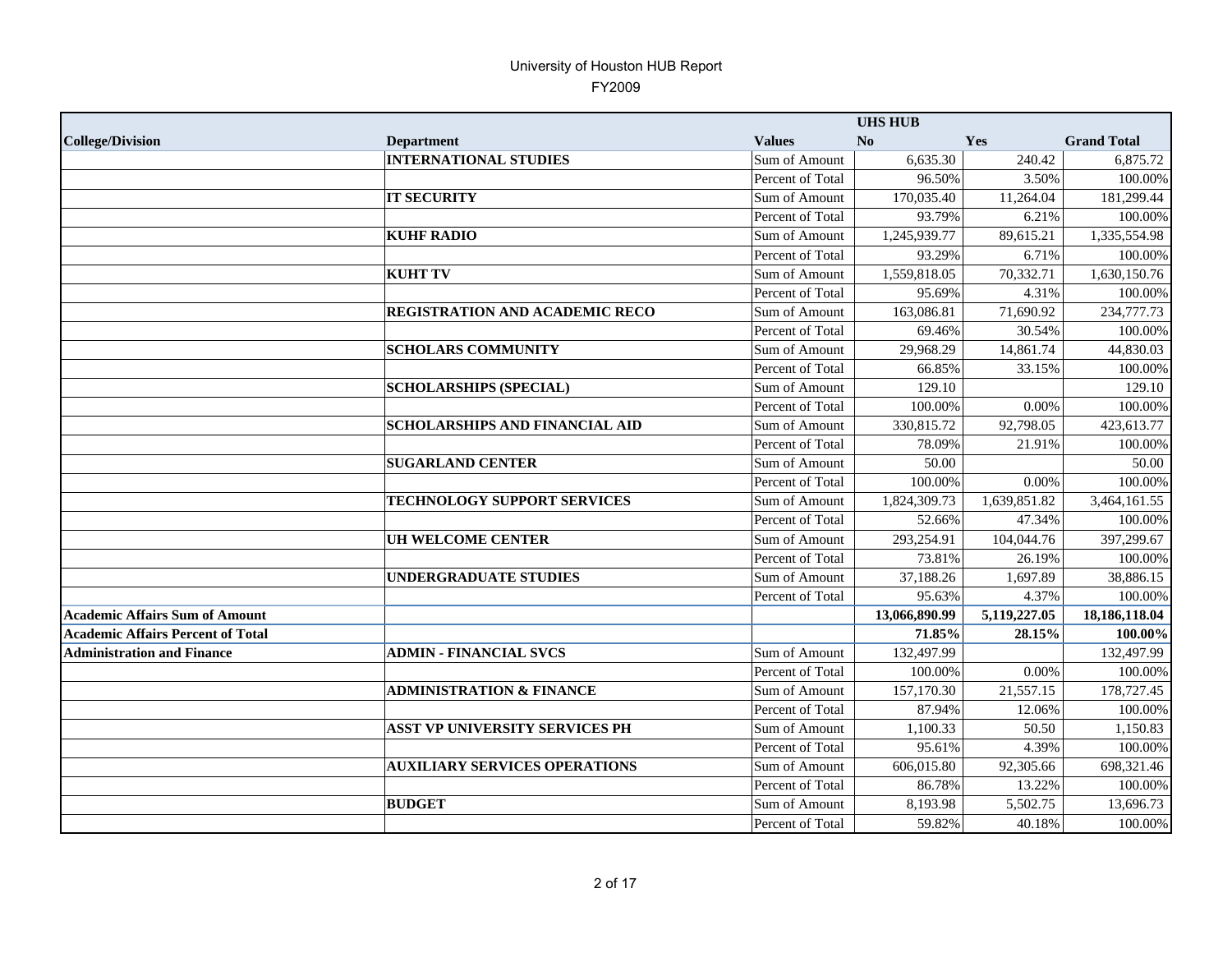|                                   |                                            |                  | <b>UHS HUB</b> |               |                    |
|-----------------------------------|--------------------------------------------|------------------|----------------|---------------|--------------------|
| <b>College/Division</b>           | <b>Department</b>                          | <b>Values</b>    | No             | Yes           | <b>Grand Total</b> |
| <b>Administration and Finance</b> | <b>BUSINESS SERVICES</b>                   | Sum of Amount    | 17,697.81      |               | 17,697.81          |
|                                   |                                            | Percent of Total | 100.00%        | 0.00%         | 100.00%            |
|                                   | <b>BUSINESS SERVICES OPERATIONS</b>        | Sum of Amount    | 21,237.68      | 25,887.31     | 47,124.99          |
|                                   |                                            | Percent of Total | 45.07%         | 54.93%        | 100.00%            |
|                                   | <b>ENVIRONMENTAL HEALTH RISK MGMT</b>      | Sum of Amount    | 109,311.57     | 16,920.21     | 126,231.78         |
|                                   |                                            | Percent of Total | 86.60%         | 13.40%        | 100.00%            |
|                                   | <b>FACILITIES &amp; PLANNING</b>           | Sum of Amount    | 77,850,127.47  | 38,056,556.50 | 115,906,683.97     |
|                                   |                                            | Percent of Total | 67.17%         | 32.83%        | 100.00%            |
|                                   | <b>FACILITIES MAINTENANCE ADMIN</b>        | Sum of Amount    |                | 4,327.25      | 4,327.25           |
|                                   |                                            | Percent of Total | 0.00%          | 100.00%       | 100.00%            |
|                                   | <b>FINANCE</b>                             | Sum of Amount    | 239,928.60     | 147,173.10    | 387,101.70         |
|                                   |                                            | Percent of Total | 61.98%         | 38.02%        | 100.00%            |
|                                   | <b>FINANCE &amp; OPERATIONS</b>            | Sum of Amount    | 7,643.22       | 2,899.26      | 10,542.48          |
|                                   |                                            | Percent of Total | 72.50%         | 27.50%        | 100.00%            |
|                                   | <b>FINANCIAL REPORTING</b>                 | Sum of Amount    | 7,355.60       | 11,145.33     | 18,500.93          |
|                                   |                                            | Percent of Total | 39.76%         | 60.24%        | 100.00%            |
|                                   | <b>HUMAN RESOURCES</b>                     | Sum of Amount    | 65,777.70      | 21,827.06     | 87,604.76          |
|                                   |                                            | Percent of Total | 75.08%         | 24.92%        | 100.00%            |
|                                   | <b>INST - ADMINISTRATION &amp; FINANCE</b> | Sum of Amount    | 127,249.56     | 4,980.00      | 132,229.56         |
|                                   |                                            | Percent of Total | 96.23%         | 3.77%         | 100.00%            |
|                                   | <b>INST-BUDGET</b>                         | Sum of Amount    | 416,356.49     |               | 416,356.49         |
|                                   |                                            | Percent of Total | 100.00%        | 0.00%         | 100.00%            |
|                                   | <b>INST - BUSINESS SERVICES</b>            | Sum of Amount    | 3,670,366.80   | 176,189.50    | 3,846,556.30       |
|                                   |                                            | Percent of Total | 95.42%         | 4.58%         | 100.00%            |
|                                   | <b>INST - FINANCE</b>                      | Sum of Amount    | 26,744.90      |               | 26,744.90          |
|                                   |                                            | Percent of Total | 100.00%        | 0.00%         | 100.00%            |
|                                   | <b>INST - FINANCIAL ACCOUNTING</b>         | Sum of Amount    | 3,240.42       | 4,288.53      | 7,528.95           |
|                                   |                                            | Percent of Total | 43.04%         | 56.96%        | 100.00%            |
|                                   | <b>INST - FINANCIAL REPORTING</b>          | Sum of Amount    | 3,310.40       |               | 3,310.40           |
|                                   |                                            | Percent of Total | 100.00%        | 0.00%         | 100.00%            |
|                                   | <b>ONE CARD PROGRAM</b>                    | Sum of Amount    | 266,796.61     | 6,169.39      | 272,966.00         |
|                                   |                                            | Percent of Total | 97.74%         | 2.26%         | 100.00%            |
|                                   | PARKING & TRANSPORTATION OPERATIONS        | Sum of Amount    | 2,148,026.08   | 16,658.43     | 2,164,684.51       |
|                                   |                                            | Percent of Total | 99.23%         | 0.77%         | 100.00%            |
|                                   | PHY PLANT-ADMINISTRATION                   | Sum of Amount    | 1,096,105.63   | 728,447.37    | 1,824,553.00       |
|                                   |                                            | Percent of Total | 60.08%         | 39.92%        | 100.00%            |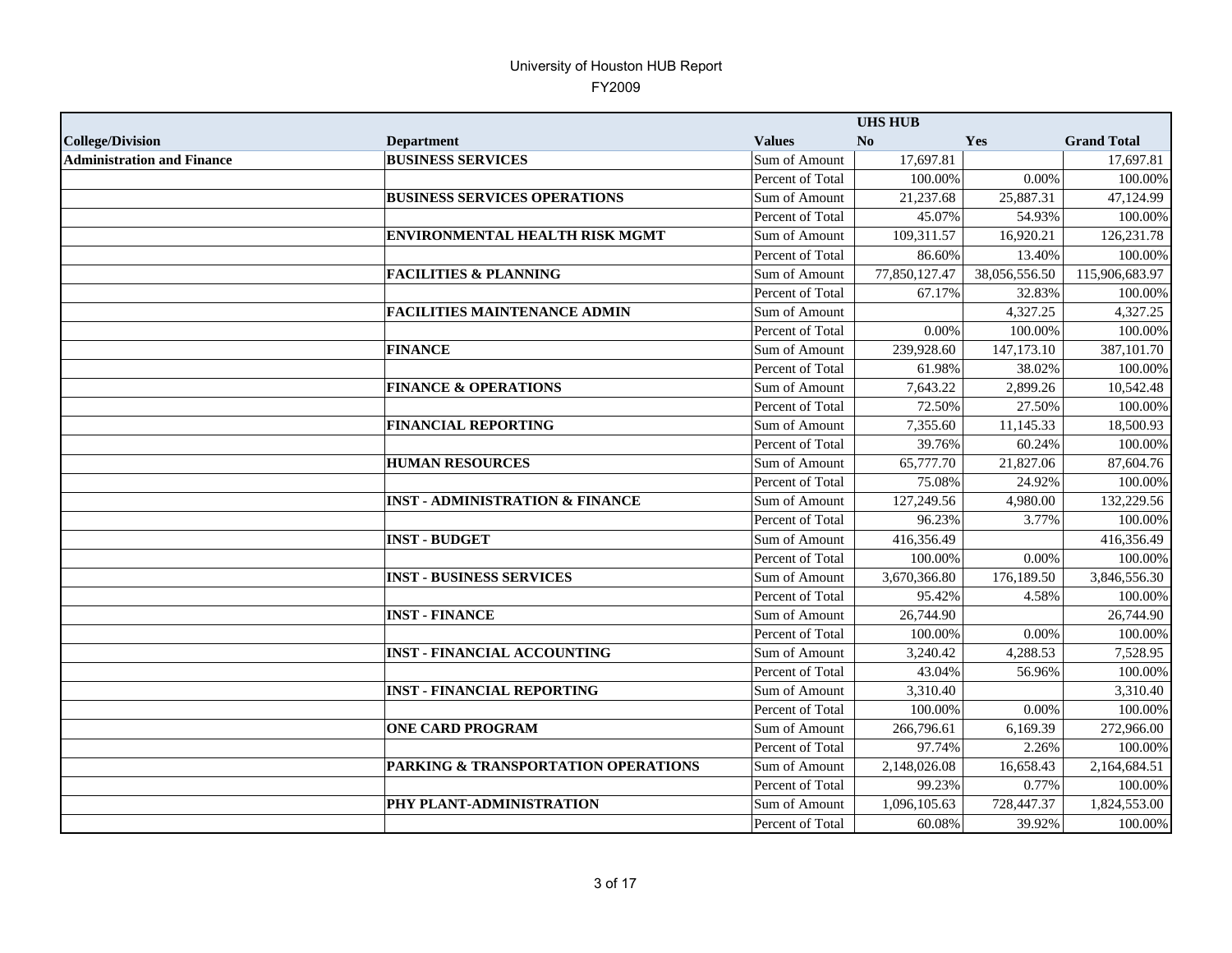|                                                    |                                         |                  | <b>UHS HUB</b> |               |                    |
|----------------------------------------------------|-----------------------------------------|------------------|----------------|---------------|--------------------|
| <b>College/Division</b>                            | <b>Department</b>                       | <b>Values</b>    | N <sub>0</sub> | Yes           | <b>Grand Total</b> |
|                                                    | PHY PLANT-AUTOMOTIVE                    | Sum of Amount    | 110,276.44     | 76,767.70     | 187,044.14         |
|                                                    |                                         | Percent of Total | 58.96%         | 41.04%        | 100.00%            |
|                                                    | PHY PLANT-BLDG MAINT                    | Sum of Amount    | 268,631.40     | 90,212.04     | 358,843.44         |
|                                                    |                                         | Percent of Total | 74.86%         | 25.14%        | 100.00%            |
|                                                    | PHY PLANT-CUSTODIAL SVCS                | Sum of Amount    | 42,051.15      | 24,991.20     | 67,042.35          |
|                                                    |                                         | Percent of Total | 62.72%         | 37.28%        | 100.00%            |
|                                                    | PHY PLANT-GROUNDS MAINT                 | Sum of Amount    | 137,759.41     | 7,821.37      | 145,580.78         |
|                                                    |                                         | Percent of Total | 94.63%         | 5.37%         | 100.00%            |
|                                                    | PHY PLANT-SOLID WASTE                   | Sum of Amount    | 38,794.59      |               | 38,794.59          |
|                                                    |                                         | Percent of Total | 100.00%        | 0.00%         | 100.00%            |
|                                                    | PHY PLANT-UTILITIES                     | Sum of Amount    | 744,081.77     | 107,704.43    | 851,786.20         |
|                                                    |                                         | Percent of Total | 87.36%         | 12.64%        | 100.00%            |
|                                                    | <b>POLICE</b>                           | Sum of Amount    | 266,754.80     | 138,118.40    | 404,873.20         |
|                                                    |                                         | Percent of Total | 65.89%         | 34.11%        | 100.00%            |
|                                                    | <b>POSTAL SERVICES OPERATIONS</b>       | Sum of Amount    | 148,198.89     | 10,550.47     | 158,749.36         |
|                                                    |                                         | Percent of Total | 93.35%         | 6.65%         | 100.00%            |
|                                                    | <b>PRINTING OPERATIONS</b>              | Sum of Amount    | 730,352.58     | 7,511.58      | 737,864.16         |
|                                                    |                                         | Percent of Total | 98.98%         | 1.02%         | 100.00%            |
|                                                    | <b>PURCHASED UTILITIES</b>              | Sum of Amount    | 1,251,961.87   |               | 1,251,961.87       |
|                                                    |                                         | Percent of Total | 100.00%        | 0.00%         | 100.00%            |
|                                                    | <b>REAL ESTATE SERVICES</b>             | Sum of Amount    | 8,730.00       |               | 8,730.00           |
|                                                    |                                         | Percent of Total | 100.00%        | 0.00%         | 100.00%            |
|                                                    | STUDENT FINANCIAL SERVICES              | Sum of Amount    | 161,703.00     | 31,812.68     | 193,515.68         |
|                                                    |                                         | Percent of Total | 83.56%         | 16.44%        | 100.00%            |
|                                                    | UNIV PROPERTY SERVICES OPERATIONS       | Sum of Amount    | 2,994.57       |               | 2,994.57           |
|                                                    |                                         | Percent of Total | 100.00%        | 0.00%         | 100.00%            |
| <b>Administration and Finance Sum of Amount</b>    |                                         |                  | 90,894,545.41  | 39,838,375.17 | 130,732,920.58     |
| <b>Administration and Finance Percent of Total</b> |                                         |                  | 69.53%         | 30.47%        | 100.00%            |
| Architecture                                       | <b>DEAN, ARCHITECTURE</b>               | Sum of Amount    | 661,902.87     | 144,070.92    | 805,973.79         |
|                                                    |                                         | Percent of Total | 82.12%         | 17.88%        | 100.00%            |
| <b>Architecture Sum of Amount</b>                  |                                         |                  | 661,902.87     | 144,070.92    | 805,973.79         |
| <b>Architecture Percent of Total</b>               |                                         |                  | 82.12%         | 17.88%        | 100.00%            |
| <b>Athletics</b>                                   | <b>INST - INTERCOLLEGIATE ATHLETICS</b> | Sum of Amount    | 321,032.58     | 1,987.16      | 323,019.74         |
|                                                    |                                         | Percent of Total | 99.38%         | 0.62%         | 100.00%            |
|                                                    | <b>INTERCOLLEGIATE ATHLETICS</b>        | Sum of Amount    | 4,414,659.01   | 992,749.31    | 5,407,408.32       |
|                                                    |                                         | Percent of Total | 81.64%         | 18.36%        | 100.00%            |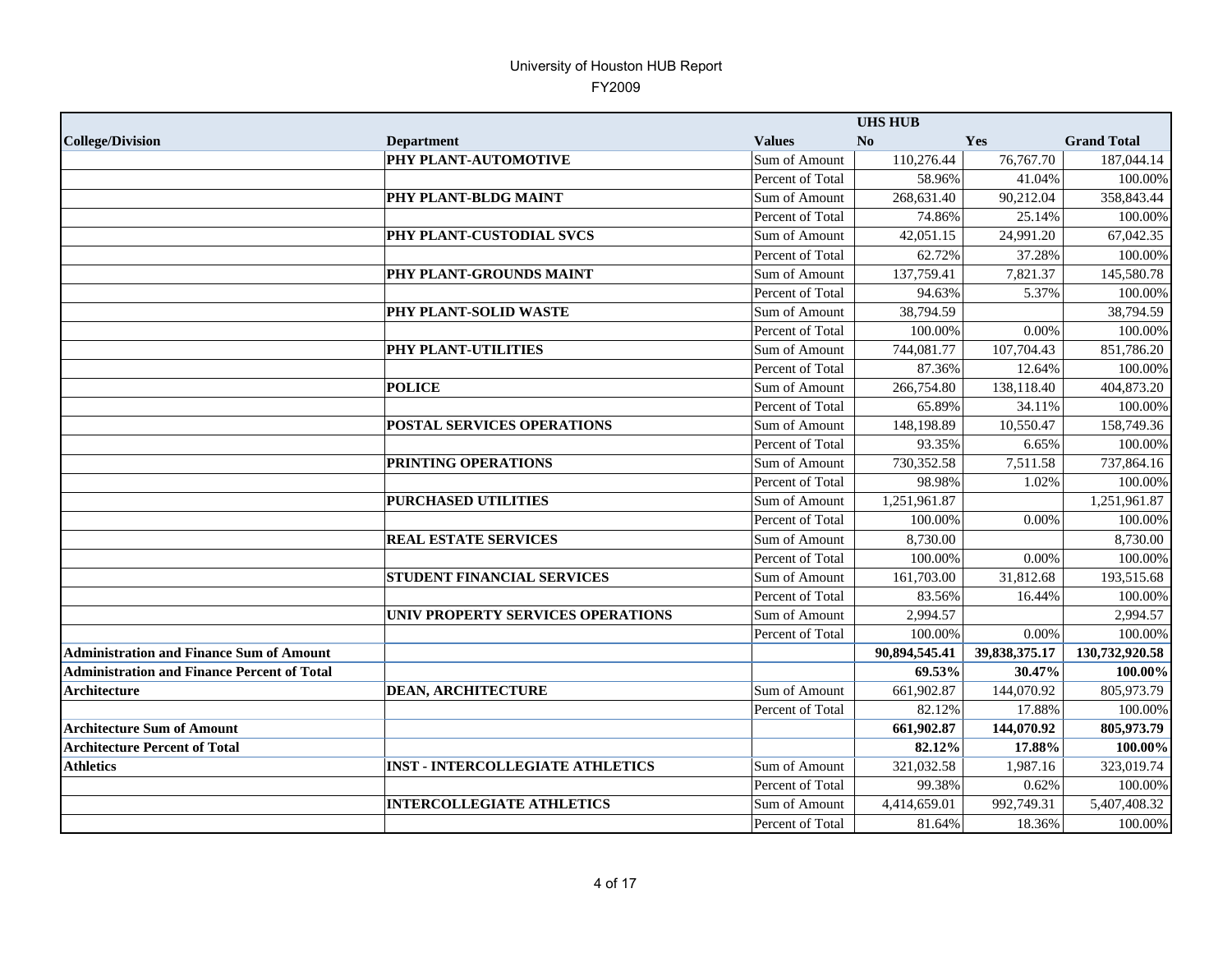|                                   |                                       |                  | <b>UHS HUB</b> |            |                    |
|-----------------------------------|---------------------------------------|------------------|----------------|------------|--------------------|
| <b>College/Division</b>           | <b>Department</b>                     | <b>Values</b>    | N <sub>0</sub> | Yes        | <b>Grand Total</b> |
| <b>Athletics Sum of Amount</b>    |                                       |                  | 4,735,691.59   | 994,736.47 | 5,730,428.06       |
| <b>Athletics Percent of Total</b> |                                       |                  | 82.64%         | 17.36%     | 100.00%            |
| <b>Business Administration</b>    | ACCOUNTANCY AND TAXATION              | Sum of Amount    | 22,703.66      | 30,604.95  | 53,308.61          |
|                                   |                                       | Percent of Total | 42.59%         | 57.41%     | 100.00%            |
|                                   | <b>BAUER CAREER SERVICES CTR</b>      | Sum of Amount    | 133,716.59     | 14,756.25  | 148,472.84         |
|                                   |                                       | Percent of Total | 90.06%         | 9.94%      | 100.00%            |
|                                   | <b>BAUER CLASS GLOBALIZATION CRS</b>  | Sum of Amount    | 22,087.11      |            | 22,087.11          |
|                                   |                                       | Percent of Total | 100.00%        | 0.00%      | 100.00%            |
|                                   | <b>BAUER COMMUNICATIONS</b>           | Sum of Amount    | 66,605.26      | 1,905.20   | 68,510.46          |
|                                   |                                       | Percent of Total | 97.22%         | 2.78%      | 100.00%            |
|                                   | <b>BAUER DIVISION OF TECHNOLOGY</b>   | Sum of Amount    | 161,762.25     | 122,887.42 | 284,649.67         |
|                                   |                                       | Percent of Total | 56.83%         | 43.17%     | 100.00%            |
|                                   | <b>CTR FOR EXECUTIVE DEVELOPMENT</b>  | Sum of Amount    | 593.55         | 3,782.92   | 4,376.47           |
|                                   |                                       | Percent of Total | 13.56%         | 86.44%     | 100.00%            |
|                                   | DEAN, BUSINESS ADMINISTRATION         | Sum of Amount    | 919,831.09     | 368,642.26 | 1,288,473.35       |
|                                   |                                       | Percent of Total | 71.39%         | 28.61%     | 100.00%            |
|                                   | <b>DECISION AND INFORMATION SCIEN</b> | Sum of Amount    | 19,803.52      | 7,876.06   | 27,679.58          |
|                                   |                                       | Percent of Total | 71.55%         | 28.45%     | 100.00%            |
|                                   | <b>EXECUTIVE DEGREE PROGRAMS</b>      | Sum of Amount    | 314, 344. 76   | 78,727.64  | 393,072.40         |
|                                   |                                       | Percent of Total | 79.97%         | 20.03%     | 100.00%            |
|                                   | <b>FINANCE-BUS ADMIN</b>              | Sum of Amount    | 37,104.12      | 28,453.18  | 65,557.30          |
|                                   |                                       | Percent of Total | 56.60%         | 43.40%     | 100.00%            |
|                                   | <b>GLOBAL ENERGY MGMT INST</b>        | Sum of Amount    | 5,679.58       | 187.12     | 5,866.70           |
|                                   |                                       | Percent of Total | 96.81%         | 3.19%      | 100.00%            |
|                                   | <b>MANAGEMENT</b>                     | Sum of Amount    | 104,727.18     | 16,326.90  | 121,054.08         |
|                                   |                                       | Percent of Total | 86.51%         | 13.49%     | 100.00%            |
|                                   | <b>MARKETING-BUS ADMIN</b>            | Sum of Amount    | 25,961.47      | 24,417.79  | 50,379.26          |
|                                   |                                       | Percent of Total | 51.53%         | 48.47%     | 100.00%            |
|                                   | <b>MBA STUDENT SERVICES CENTER</b>    | Sum of Amount    | 8,150.24       | 30,062.14  | 38,212.38          |
|                                   |                                       | Percent of Total | 21.33%         | 78.67%     | 100.00%            |
|                                   | <b>SALES EXCELLENCE INSTITUTE</b>     | Sum of Amount    | 87,331.57      | 5,750.19   | 93,081.76          |
|                                   |                                       | Percent of Total | 93.82%         | 6.18%      | 100.00%            |
|                                   | <b>SMALL BUSINESS DEV CENTER</b>      | Sum of Amount    | 367,087.49     | 365,122.23 | 732,209.72         |
|                                   |                                       | Percent of Total | 50.13%         | 49.87%     | 100.00%            |
|                                   | <b>UNDERGRAD BUSINESS PROG</b>        | Sum of Amount    | 44,602.37      | 15,309.35  | 59,911.72          |
|                                   |                                       | Percent of Total | 74.45%         | 25.55%     | 100.00%            |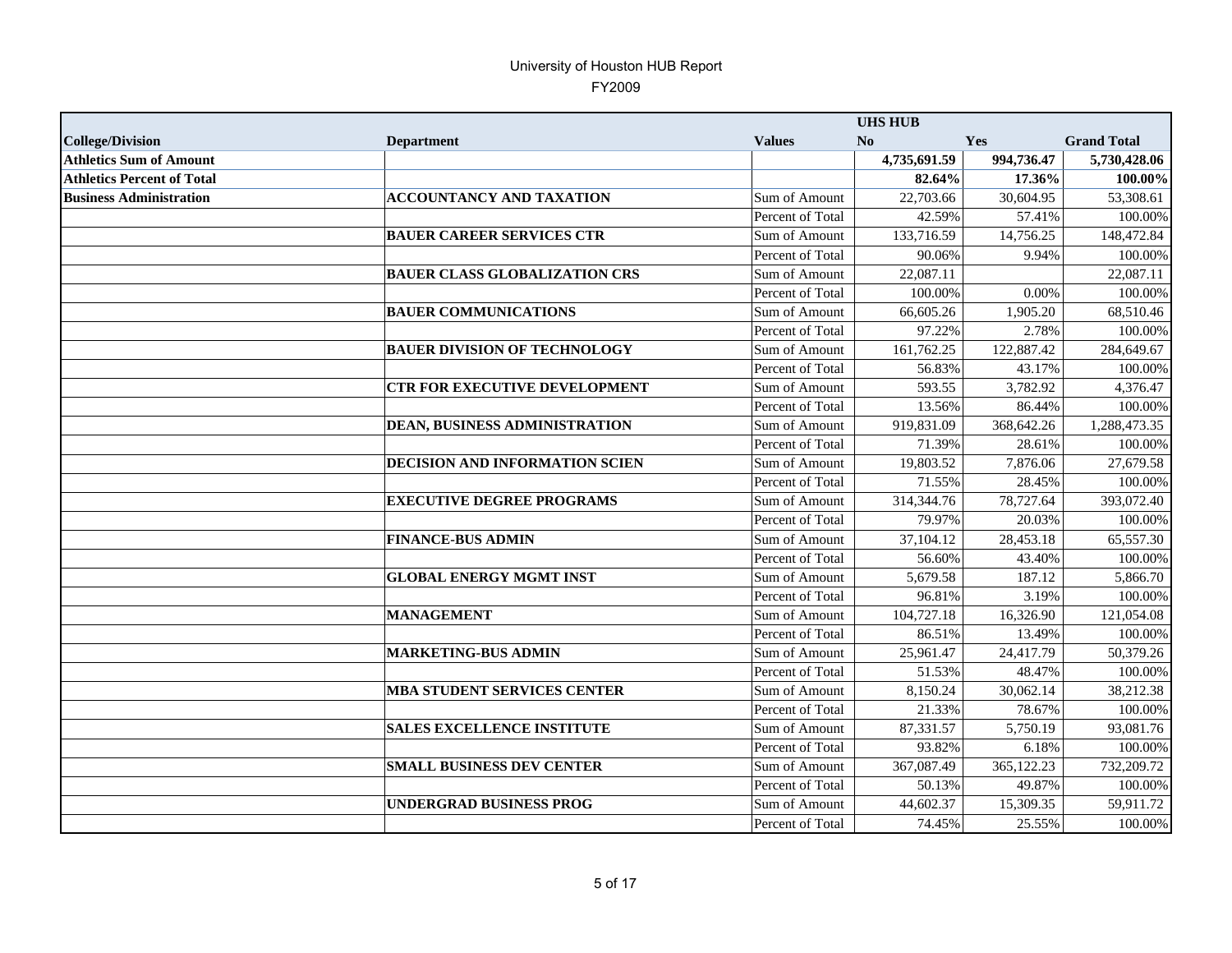|                                                 |                                           |                      | <b>UHS HUB</b> |              |                    |
|-------------------------------------------------|-------------------------------------------|----------------------|----------------|--------------|--------------------|
| <b>College/Division</b>                         | <b>Department</b>                         | <b>Values</b>        | No             | Yes          | <b>Grand Total</b> |
| <b>Business Administration</b>                  | <b>WOLFF CTR FOR ENTREPRENEURSHIP</b>     | Sum of Amount        | 49,713.13      | 26,168.14    | 75,881.27          |
|                                                 |                                           | Percent of Total     | 65.51%         | 34.49%       | 100.00%            |
| <b>Business Administration Sum of Amount</b>    |                                           |                      | 2,391,804.94   | 1,140,979.74 | 3,532,784.68       |
| <b>Business Administration Percent of Total</b> |                                           |                      | 67.70%         | 32.30%       | 100.00%            |
| <b>Chancellor/President</b>                     | <b>AFFIRMATIVE ACTION</b>                 | Sum of Amount        | 8,930.43       | 8,306.57     | 17,237.00          |
|                                                 |                                           | Percent of Total     | 51.81%         | 48.19%       | 100.00%            |
|                                                 | <b>PRESIDENT</b>                          | Sum of Amount        | 109,962.06     | 20,695.88    | 130,657.94         |
|                                                 |                                           | Percent of Total     | 84.16%         | 15.84%       | 100.00%            |
|                                                 | <b>STAFF COUNCIL</b>                      | Sum of Amount        | 12,362.91      | 4,206.78     | 16.569.69          |
|                                                 |                                           | Percent of Total     | 74.61%         | 25.39%       | 100.00%            |
| <b>Chancellor/President Sum of Amount</b>       |                                           |                      | 131,255.40     | 33,209.23    | 164,464.63         |
| <b>Chancellor/President Percent of Total</b>    |                                           |                      | 79.81%         | 20.19%       | 100.00%            |
| <b>Education</b>                                | <b>CENTER FOR INFO TECH IN EDUCATION</b>  | Sum of Amount        | 167,754.07     | 218,360.95   | 386,115.02         |
|                                                 |                                           | Percent of Total     | 43.45%         | 56.55%       | 100.00%            |
|                                                 | <b>CONSISTENCY MGMT &amp; COOP DISCIP</b> | Sum of Amount        | 253,095.01     | 20.097.14    | 273,192.15         |
|                                                 |                                           | Percent of Total     | 92.64%         | 7.36%        | 100.00%            |
|                                                 | <b>CURRICULUM AND INSTRUCTION</b>         | Sum of Amount        | 277, 297. 34   | 62,072.42    | 339,369.76         |
|                                                 |                                           | Percent of Total     | 81.71%         | 18.29%       | 100.00%            |
|                                                 | <b>DEAN, EDUCATION</b>                    | Sum of Amount        | 182,192.55     | 34,972.20    | 217,164.75         |
|                                                 |                                           | Percent of Total     | 83.90%         | 16.10%       | 100.00%            |
|                                                 | EDU. LEADERSHIP & CULTURAL STU            | <b>Sum of Amount</b> | 321,141.44     | 6,155.90     | 327, 297. 34       |
|                                                 |                                           | Percent of Total     | 98.12%         | 1.88%        | 100.00%            |
|                                                 | EDUCATIONAL PSYCHOLOGY                    | Sum of Amount        | 40,703.30      | 32,815.38    | 73,518.68          |
|                                                 |                                           | Percent of Total     | 55.36%         | 44.64%       | 100.00%            |
|                                                 | <b>HEALTH AND HUMAN PERFORMANCE</b>       | Sum of Amount        | 553,518.83     | 71,160.60    | 624,679.43         |
|                                                 |                                           | Percent of Total     | 88.61%         | 11.39%       | 100.00%            |
|                                                 | <b>HUMAN DEVELOPMENT LAB</b>              | Sum of Amount        | 24,636.19      | 355.59       | 24,991.78          |
|                                                 |                                           | Percent of Total     | 98.58%         | 1.42%        | 100.00%            |
|                                                 | <b>INSTITUTE FOR URBAN EDUCATION</b>      | Sum of Amount        | 7,618.36       | 14,180.33    | 21,798.69          |
|                                                 |                                           | Percent of Total     | 34.95%         | 65.05%       | 100.00%            |
|                                                 | <b>OBESITY RESEARCH CENTER</b>            | Sum of Amount        | 2,243.18       |              | 2,243.18           |
|                                                 |                                           | Percent of Total     | 100.00%        | 0.00%        | 100.00%            |
|                                                 | OFFICE OF INSTITUTIONAL EFFECTIVENESS     | Sum of Amount        | 20,552.50      | 4,347.02     | 24,899.52          |
|                                                 |                                           | Percent of Total     | 82.54%         | 17.46%       | 100.00%            |
| <b>Education Sum of Amount</b>                  |                                           |                      | 1,850,752.77   | 464,517.53   | 2,315,270.30       |
| <b>Education Percent of Total</b>               |                                           |                      | 79.94%         | 20.06%       | 100.00%            |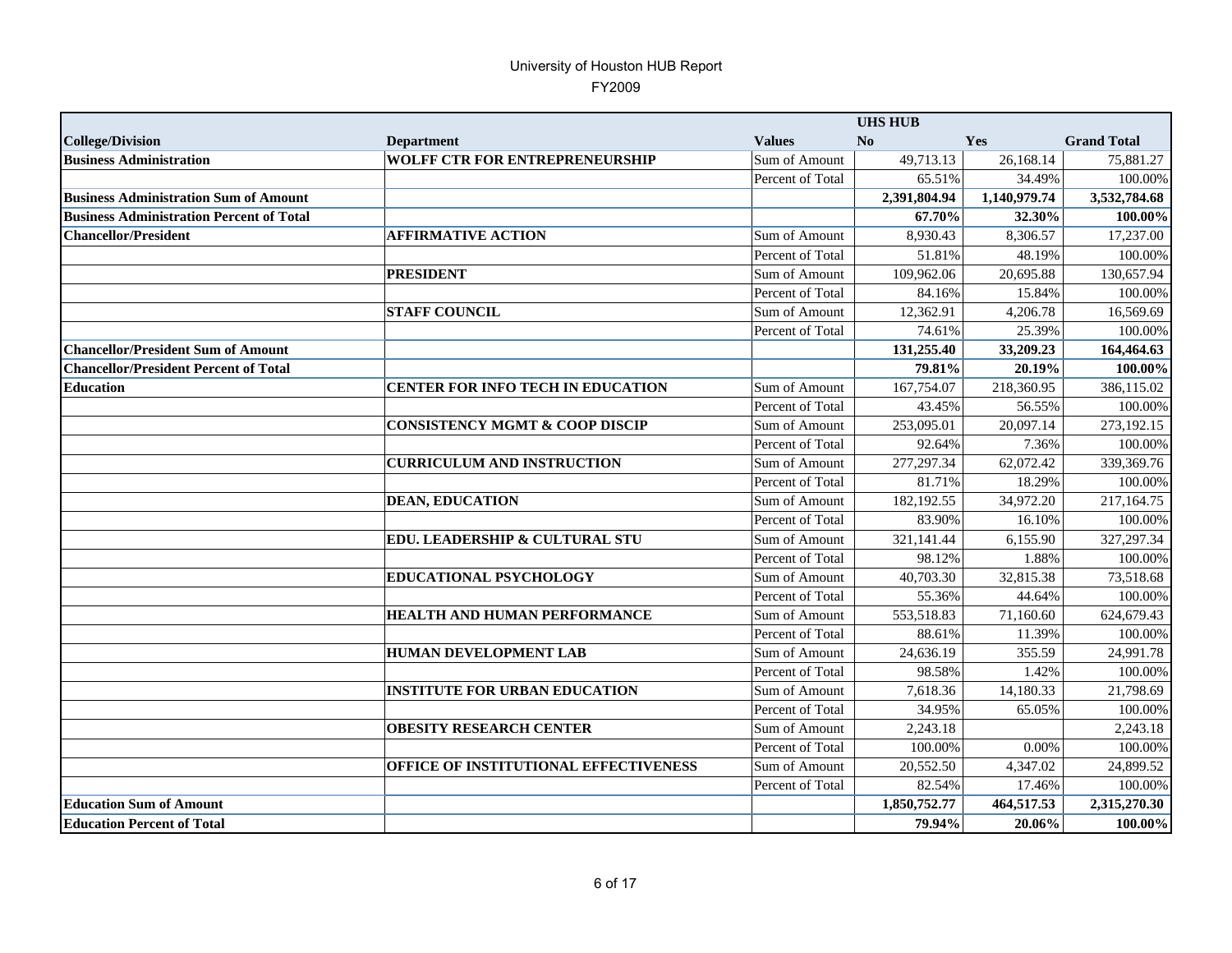|                                        |                                                                     |                  | <b>UHS HUB</b> |            |                        |
|----------------------------------------|---------------------------------------------------------------------|------------------|----------------|------------|------------------------|
| <b>College/Division</b>                | <b>Department</b>                                                   | <b>Values</b>    | No             | Yes        | <b>Grand Total</b>     |
| <b>Engineering</b>                     | <b>BIOMEDICAL ENGINEERING</b>                                       | Sum of Amount    | 290.00         |            | 290.00                 |
|                                        |                                                                     | Percent of Total | 100.00%        | 0.00%      | 100.00%                |
|                                        | CENTER FOR NANOMAGNETIC SYSTEM                                      | Sum of Amount    | 32,870.76      |            | 32,870.76              |
|                                        |                                                                     | Percent of Total | 100.00%        | 0.00%      | 100.00%                |
|                                        | <b>CHEMICAL ENGINEERING</b>                                         | Sum of Amount    | 6,378,234.30   | 186,639.10 | 6,564,873.40           |
|                                        |                                                                     | Percent of Total | 97.16%         | 2.84%      | 100.00%                |
|                                        | <b>CIVIL ENGINEERING</b>                                            | Sum of Amount    | 624,272.13     | 60,809.08  | 685,081.21             |
|                                        |                                                                     | Percent of Total | 91.12%         | 8.88%      | 100.00%                |
|                                        | <b>COMPOSITE ENGR APPLICATIONS CT</b>                               | Sum of Amount    | 10,942.73      | 116.87     | 11,059.60              |
|                                        |                                                                     | Percent of Total | 98.94%         | 1.06%      | 100.00%                |
|                                        | <b>COOPERATIVE ENGINEERING</b>                                      | Sum of Amount    | 13,590.33      | 7,908.19   | 21,498.52              |
|                                        |                                                                     | Percent of Total | 63.22%         | 36.78%     | 100.00%                |
|                                        | <b>CTR FOR INNOVATIVE GROUTING</b>                                  | Sum of Amount    | 16,233.23      | 2,923.82   | $\overline{19,}157.05$ |
|                                        |                                                                     | Percent of Total | 84.74%         | 15.26%     | 100.00%                |
|                                        | <b>DEAN, ENGINEERING</b>                                            | Sum of Amount    | 501,032.01     | 296,795.52 | 797,827.53             |
|                                        |                                                                     | Percent of Total | 62.80%         | 37.20%     | 100.00%                |
|                                        | <b>ELECTRICAL ENGINEERING</b>                                       | Sum of Amount    | 570,555.82     | 12,180.26  | 582,736.08             |
|                                        |                                                                     | Percent of Total | 97.91%         | 2.09%      | 100.00%                |
|                                        | <b>ENGINEERING SERVICES</b>                                         | Sum of Amount    | 12,252.33      | 3,214.81   | 15,467.14              |
|                                        |                                                                     | Percent of Total | 79.22%         | 20.78%     | 100.00%                |
|                                        | <b>INDUSTRIAL ENGINEERING</b>                                       | Sum of Amount    | 43,466.21      | 25,406.10  | 68,872.31              |
|                                        |                                                                     | Percent of Total | 63.11%         | 36.89%     | 100.00%                |
|                                        | MECHANICAL ENGINEERING                                              | Sum of Amount    | 921,734.67     | 75,787.11  | 997,521.78             |
|                                        |                                                                     | Percent of Total | 92.40%         | 7.60%      | 100.00%                |
|                                        | <b>SW PUBLIC TECHNOLOGY CENTER</b>                                  | Sum of Amount    | 5,092.31       |            | 5,092.31               |
|                                        |                                                                     | Percent of Total | 100.00%        | 0.00%      | 100.00%                |
| <b>Engineering Sum of Amount</b>       |                                                                     |                  | 9,130,566.83   | 671,780.86 | 9,802,347.69           |
| <b>Engineering Percent of Total</b>    |                                                                     |                  | 93.15%         | 6.85%      | 100.00%                |
| <b>Graduate College of Social Work</b> | <b>ADMISSIONS-GCSW</b>                                              | Sum of Amount    | 9,026.27       | 1,691.21   | 10,717.48              |
|                                        |                                                                     | Percent of Total | 84.22%         | 15.78%     | 100.00%                |
|                                        | <b>ALUMNI &amp; CAREER SERVICES</b>                                 | Sum of Amount    | 3,399.07       | 886.66     | 4,285.73               |
|                                        |                                                                     | Percent of Total | 79.31%         | 20.69%     | 100.00%                |
|                                        | <b>AMERICAN HUMANICS</b>                                            | Sum of Amount    | 527.00         | 460.48     | 987.48                 |
|                                        |                                                                     | Percent of Total | 53.37%         | 46.63%     | 100.00%                |
|                                        | <b>CHILD &amp; FAMILY CTR FOR INNOVATIVE RESEARCH</b> Sum of Amount |                  |                | 5,283.22   | 5,283.22               |
|                                        |                                                                     | Percent of Total | $0.00\%$       | 100.00%    | 100.00%                |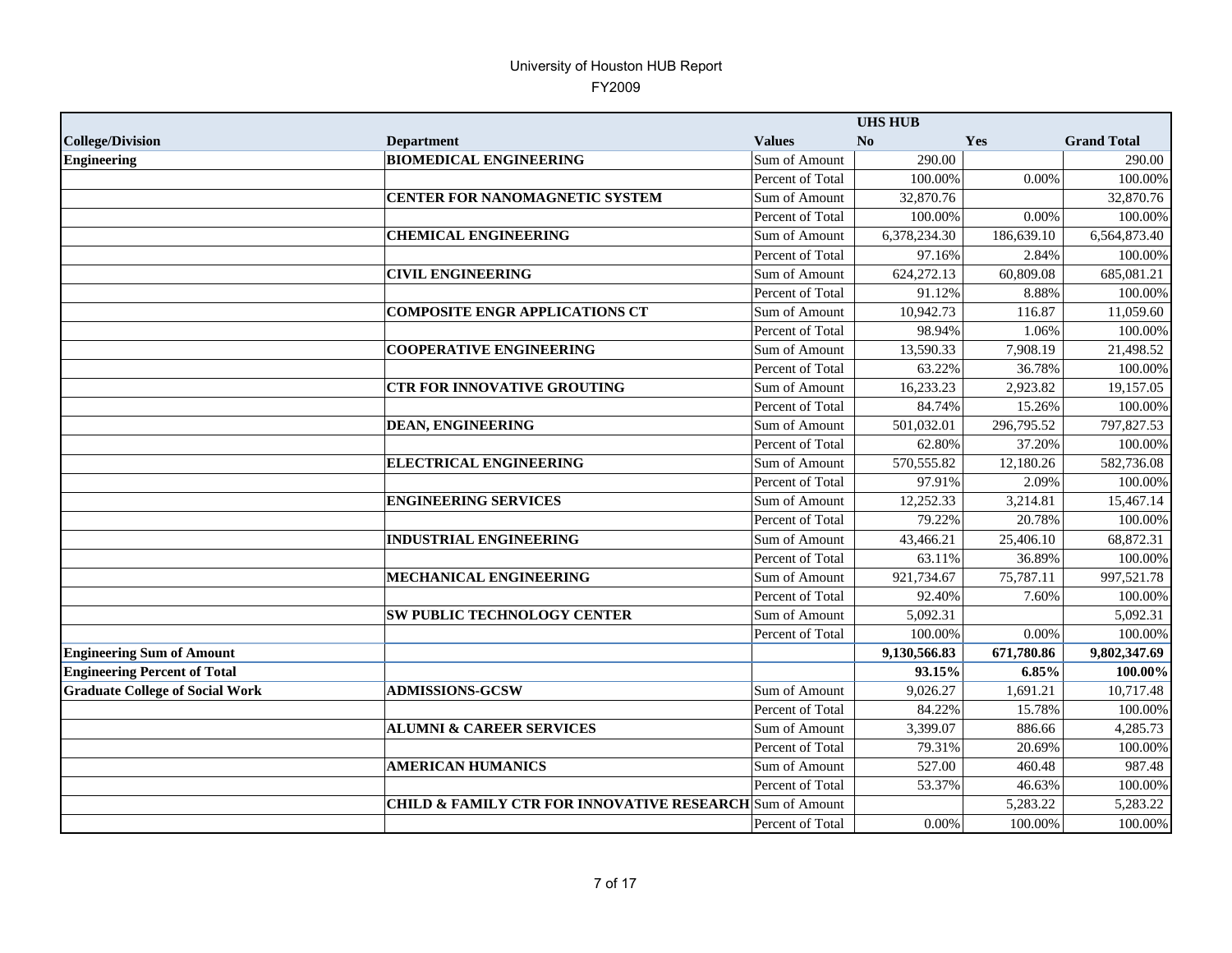|                                                         |                                                     |                  | <b>UHS HUB</b>          |            |                         |
|---------------------------------------------------------|-----------------------------------------------------|------------------|-------------------------|------------|-------------------------|
| <b>College/Division</b>                                 | <b>Department</b>                                   | <b>Values</b>    | No                      | Yes        | <b>Grand Total</b>      |
| <b>Graduate College of Social Work</b>                  | <b>CTR DRUG &amp; SOCIAL POLICY RESRC</b>           | Sum of Amount    | 4,376.17                | 3,591.39   | 7,967.56                |
|                                                         |                                                     | Percent of Total | 54.92%                  | 45.08%     | 100.00%                 |
|                                                         | DEAN, SOCIAL WORK                                   | Sum of Amount    | 80,399.36               | 64,119.39  | 144,518.75              |
|                                                         |                                                     | Percent of Total | 55.63%                  | 44.37%     | 100.00%                 |
|                                                         | DEVELOPMENT-GCSW                                    | Sum of Amount    | 200.23                  | 67.72      | 267.95                  |
|                                                         |                                                     | Percent of Total | 74.73%                  | 25.27%     | 100.00%                 |
|                                                         | <b>FIELD OFFICE</b>                                 | Sum of Amount    | 5,912.10                | 5,332.72   | 11,244.82               |
|                                                         |                                                     | Percent of Total | 52.58%                  | 47.42%     | 100.00%                 |
|                                                         | <b>GCSW STUDENT SERVICES</b>                        | Sum of Amount    |                         | 313.55     | 313.55                  |
|                                                         |                                                     | Percent of Total | 0.00%                   | 100.00%    | 100.00%                 |
|                                                         | <b>JODY WILLIAMS CENTER</b>                         | Sum of Amount    | 19,829.99               | 7,024.95   | 26,854.94               |
|                                                         |                                                     | Percent of Total | 73.84%                  | 26.16%     | 100.00%                 |
|                                                         | <b>LEADERSHIP &amp; CHANGE</b>                      | Sum of Amount    | 10,000.00               | 141.20     | $\overline{10}, 141.20$ |
|                                                         |                                                     | Percent of Total | 98.61%                  | 1.39%      | 100.00%                 |
|                                                         | <b>OFFICE FOR DRUG &amp; SOCIAL POLICY RESEARCH</b> | Sum of Amount    | 22,505.22               | 38,163.55  | 60,668.77               |
|                                                         |                                                     | Percent of Total | 37.10%                  | 62.90%     | 100.00%                 |
|                                                         | OFFICE OF COMMUNITY PROJECTS                        | Sum of Amount    | 136,643.39              | 34,872.52  | 171,515.91              |
|                                                         |                                                     | Percent of Total | 79.67%                  | 20.33%     | 100.00%                 |
|                                                         | <b>PHD PROGRAM</b>                                  | Sum of Amount    | 1,656.57                | 346.80     | 2,003.37                |
|                                                         |                                                     | Percent of Total | 82.69%                  | 17.31%     | 100.00%                 |
| <b>Graduate College of Social Work Sum of Amount</b>    |                                                     |                  | 294,475.37              | 162,295.36 | 456,770.73              |
| <b>Graduate College of Social Work Percent of Total</b> |                                                     |                  | 64.47%                  | 35.53%     | 100.00%                 |
| <b>Honors College</b>                                   | <b>DEAN, HONORS COLLEGE</b>                         | Sum of Amount    | 193,131.21              | 85,861.96  | 278,993.17              |
|                                                         |                                                     | Percent of Total | 69.22%                  | 30.78%     | 100.00%                 |
|                                                         | <b>HOUSTON TEACHERS INSTITUTE</b>                   | Sum of Amount    | 6,186.89                | 390.40     | 6,577.29                |
|                                                         |                                                     | Percent of Total | 94.06%                  | 5.94%      | 100.00%                 |
| <b>Honors College Sum of Amount</b>                     |                                                     |                  | $199,318.\overline{10}$ | 86,252.36  | 285,570.46              |
| <b>Honors College Percent of Total</b>                  |                                                     |                  | 69.80%                  | 30.20%     | 100.00%                 |
| <b>Hotel and Restaurant Management</b>                  | DEAN, HOTEL & RESTAURANT MANAG                      | Sum of Amount    | 118,623.20              | 30,755.12  | 149,378.32              |
|                                                         |                                                     | Percent of Total | 79.41%                  | 20.59%     | 100.00%                 |
|                                                         | <b>HOTEL AND RESTAURANT MANAGEMENT</b>              | Sum of Amount    | 1,956,270.40            | 256,566.00 | 2,212,836.40            |
|                                                         |                                                     | Percent of Total | 88.41%                  | 11.59%     | 100.00%                 |
| <b>Hotel and Restaurant Management Sum of Amount</b>    |                                                     |                  | 2,074,893.60            | 287,321.12 | 2,362,214.72            |
| <b>Hotel and Restaurant Management Percent of Total</b> |                                                     |                  | 87.84%                  | 12.16%     | $100.00\%$              |
| <b>Law Center</b>                                       | <b>A A WHITE INSTITUTE</b>                          | Sum of Amount    | 18.92                   |            | 18.92                   |
|                                                         |                                                     | Percent of Total | 100.00%                 | 0.00%      | 100.00%                 |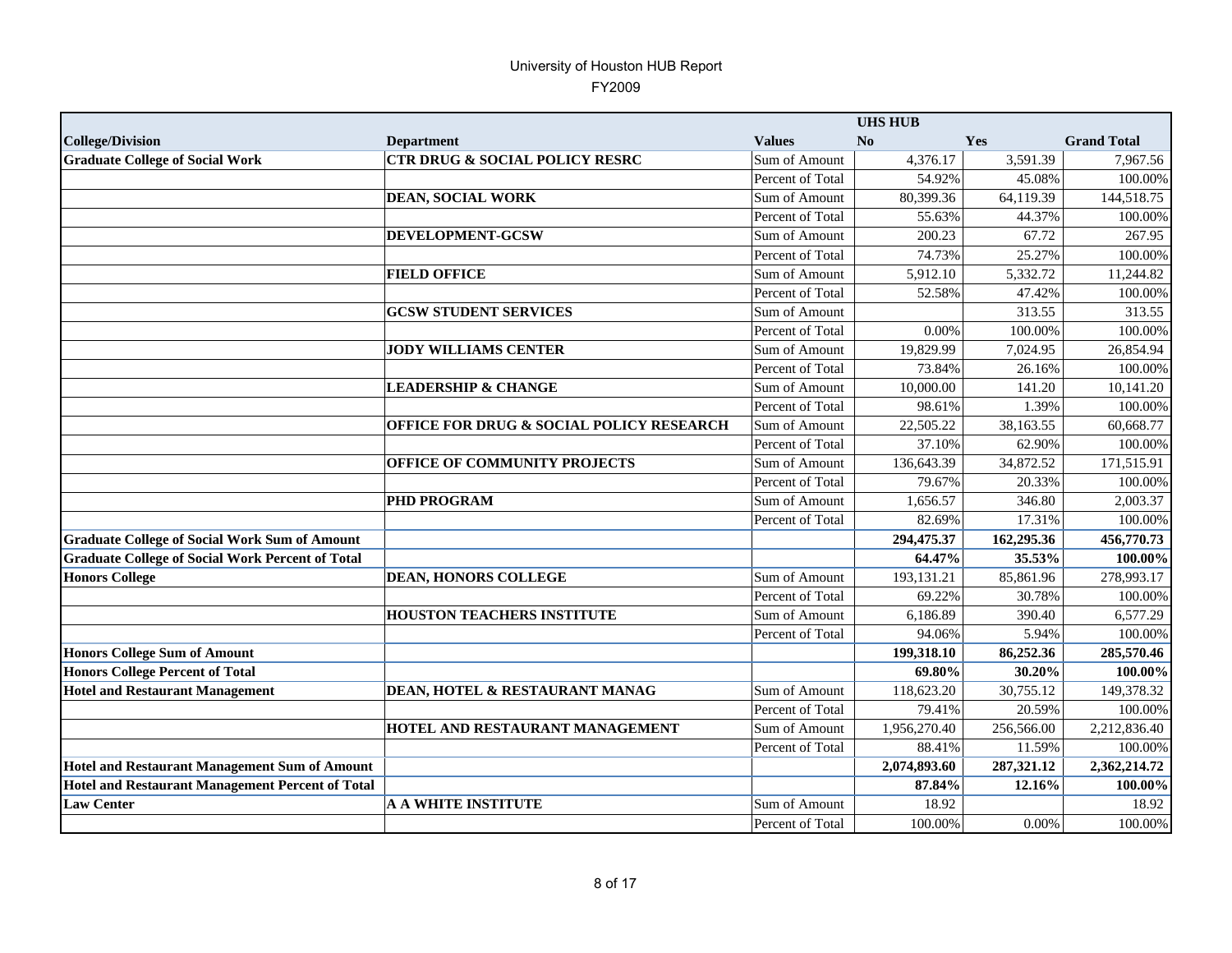|                         |                                          |                  | <b>UHS HUB</b> |           |                    |
|-------------------------|------------------------------------------|------------------|----------------|-----------|--------------------|
| <b>College/Division</b> | <b>Department</b>                        | <b>Values</b>    | No             | Yes       | <b>Grand Total</b> |
| <b>Law Center</b>       | <b>ASSOCIATE DEAN, LAW</b>               | Sum of Amount    | 4,901.92       | 7,665.69  | 12,567.61          |
|                         |                                          | Percent of Total | 39.00%         | 61.00%    | 100.00%            |
|                         | <b>BLAKELEY INSTITUTE</b>                | Sum of Amount    | 29,856.87      | 9,931.72  | 39,788.59          |
|                         |                                          | Percent of Total | 75.04%         | 24.96%    | 100.00%            |
|                         | <b>BUSINESS SERVICES, LAW</b>            | Sum of Amount    | 251,023.38     | 51,021.49 | 302,044.87         |
|                         |                                          | Percent of Total | 83.11%         | 16.89%    | 100.00%            |
|                         | <b>CAREER SERVICES, LAW</b>              | Sum of Amount    | 44,133.54      | 8,054.49  | 52,188.03          |
|                         |                                          | Percent of Total | 84.57%         | 15.43%    | 100.00%            |
|                         | <b>CHAIRS AND PROFESSORSHIPS, LAW</b>    | Sum of Amount    | 32.23          |           | 32.23              |
|                         |                                          | Percent of Total | 100.00%        | 0.00%     | 100.00%            |
|                         | <b>CONTINUING LEGAL EDUCATION</b>        | Sum of Amount    | 1,378.20       |           | 1,378.20           |
|                         |                                          | Percent of Total | 100.00%        | 0.00%     | 100.00%            |
|                         | <b>DEAN, LAW</b>                         | Sum of Amount    | 56,042.11      | 58,658.44 | 114,700.55         |
|                         |                                          | Percent of Total | 48.86%         | 51.14%    | 100.00%            |
|                         | <b>EXTERNAL AFFAIRS, LAW</b>             | Sum of Amount    | 34,472.03      | 7,169.03  | 41,641.06          |
|                         |                                          | Percent of Total | 82.78%         | 17.22%    | 100.00%            |
|                         | <b>FACILITIES, LAW</b>                   | Sum of Amount    | 153,236.40     | 24,766.11 | 178,002.51         |
|                         |                                          | Percent of Total | 86.09%         | 13.91%    | 100.00%            |
|                         | <b>FACULTY SUPPORT LAW</b>               | Sum of Amount    | 157,838.57     | 16,351.63 | 174,190.20         |
|                         |                                          | Percent of Total | 90.61%         | 9.39%     | 100.00%            |
|                         | <b>HEALTH LAW &amp; POLICY INSTITUTE</b> | Sum of Amount    | 4,547.24       | 17,923.46 | 22,470.70          |
|                         |                                          | Percent of Total | 20.24%         | 79.76%    | 100.00%            |
|                         | <b>IHELG</b>                             | Sum of Amount    | 2,135.15       | 2,607.39  | 4,742.54           |
|                         |                                          | Percent of Total | 45.02%         | 54.98%    | 100.00%            |
|                         | <b>INNOCENCE PROGRAM</b>                 | Sum of Amount    | 15.98          |           | 15.98              |
|                         |                                          | Percent of Total | 100.00%        | 0.00%     | 100.00%            |
|                         | <b>INTELLECTUAL PROP &amp; INFO LAW</b>  | Sum of Amount    | 5,671.82       | 45.60     | 5,717.42           |
|                         |                                          | Percent of Total | 99.20%         | 0.80%     | 100.00%            |
|                         | <b>LAW</b>                               | Sum of Amount    | 3,575.90       | 319.00    | 3,894.90           |
|                         |                                          | Percent of Total | 91.81%         | 8.19%     | 100.00%            |
|                         | <b>LAW INFORMATION TECHNOLOGY</b>        | Sum of Amount    | 109,390.15     | 57,098.41 | 166,488.56         |
|                         |                                          | Percent of Total | 65.70%         | 34.30%    | 100.00%            |
|                         | <b>LAW LIBRARY</b>                       | Sum of Amount    | 303,873.15     | 13,151.73 | 317,024.88         |
|                         |                                          | Percent of Total | 95.85%         | 4.15%     | 100.00%            |
|                         | <b>LEGAL AID CLINIC, LAW</b>             | Sum of Amount    | 6,857.85       | 6,423.40  | 13,281.25          |
|                         |                                          | Percent of Total | 51.64%         | 48.36%    | 100.00%            |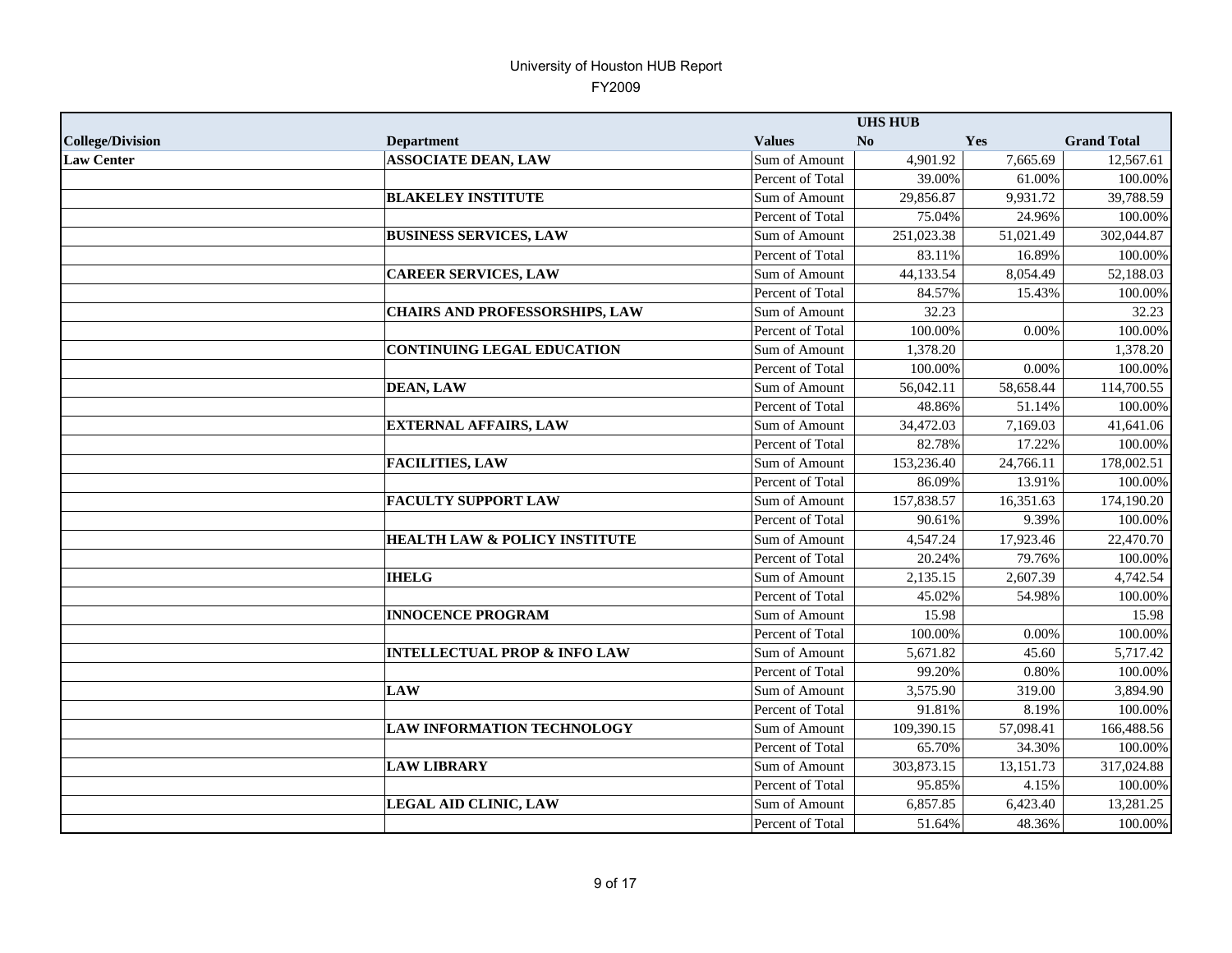|                                         |                                          |                  | <b>UHS HUB</b> |            |                    |
|-----------------------------------------|------------------------------------------|------------------|----------------|------------|--------------------|
| <b>College/Division</b>                 | <b>Department</b>                        | <b>Values</b>    | No             | <b>Yes</b> | <b>Grand Total</b> |
| <b>Law Center</b>                       | <b>LEGAL RESEARCH &amp; WRITING, LAW</b> | Sum of Amount    | 2,373.05       | 6,060.74   | 8,433.79           |
|                                         |                                          | Percent of Total | 28.14%         | 71.86%     | 100.00%            |
|                                         | PUBLIC RELS & MARKETING, LAW             | Sum of Amount    | 34,536.45      | 68.00      | 34,604.45          |
|                                         |                                          | Percent of Total | 99.80%         | 0.20%      | 100.00%            |
|                                         | STUDENT ORGANIZATION, LAW                | Sum of Amount    | 45,357.67      | 102.84     | 45,460.51          |
|                                         |                                          | Percent of Total | 99.77%         | 0.23%      | 100.00%            |
|                                         | <b>STUDENT SERVICES, LAW</b>             | Sum of Amount    | 91,111.66      | 9,783.53   | 100,895.19         |
|                                         |                                          | Percent of Total | 90.30%         | 9.70%      | 100.00%            |
| <b>Law Center Sum of Amount</b>         |                                          |                  | 1,342,380.24   | 297,202.70 | 1,639,582.94       |
| <b>Law Center Percent of Total</b>      |                                          |                  | 81.87%         | 18.13%     | 100.00%            |
| <b>Liberal Arts and Social Sciences</b> | <b>AEROSPACE STUDIES</b>                 | Sum of Amount    | 13,447.21      | 3,974.11   | 17,421.32          |
|                                         |                                          | Percent of Total | 77.19%         | 22.81%     | 100.00%            |
|                                         | <b>AFRICAN-AMERICAN STUDIES</b>          | Sum of Amount    | 21,209.47      | 17,303.53  | 38,513.00          |
|                                         |                                          | Percent of Total | 55.07%         | 44.93%     | 100.00%            |
|                                         | <b>ANTHROPOLOGY</b>                      | Sum of Amount    | 18,089.12      | 10,874.12  | 28.963.24          |
|                                         |                                          | Percent of Total | 62.46%         | 37.54%     | 100.00%            |
|                                         | <b>ART</b>                               | Sum of Amount    | 132,467.11     | 135,288.11 | 267,755.22         |
|                                         |                                          | Percent of Total | 49.47%         | 50.53%     | 100.00%            |
|                                         | <b>ARTE PUBLICO</b>                      | Sum of Amount    | 555,472.38     | 15,962.65  | 571,435.03         |
|                                         |                                          | Percent of Total | 97.21%         | 2.79%      | 100.00%            |
|                                         | <b>BAND</b>                              | Sum of Amount    | 108,957.06     | 1,027.00   | 109,984.06         |
|                                         |                                          | Percent of Total | 99.07%         | 0.93%      | 100.00%            |
|                                         | <b>BLAFFER GALLERY</b>                   | Sum of Amount    | 407,391.00     | 26,187.57  | 433,578.57         |
|                                         |                                          | Percent of Total | 93.96%         | 6.04%      | 100.00%            |
|                                         | <b>CENTER FOR PUBLIC HISTORY</b>         | Sum of Amount    | 24,302.52      | 2,855.29   | 27,157.81          |
|                                         |                                          | Percent of Total | 89.49%         | 10.51%     | 100.00%            |
|                                         | <b>CENTER FOR PUBLIC POLICY</b>          | Sum of Amount    | 68,980.62      | 4,280.81   | 73,261.43          |
|                                         |                                          | Percent of Total | 94.16%         | 5.84%      | 100.00%            |
|                                         | <b>COMMUNICATION</b>                     | Sum of Amount    | 142,672.94     | 227,723.82 | 370,396.76         |
|                                         |                                          | Percent of Total | 38.52%         | 61.48%     | 100.00%            |
|                                         | <b>COMMUNICATIONS DISORDERS</b>          | Sum of Amount    | 168,341.20     | 14,763.15  | 183, 104. 35       |
|                                         |                                          | Percent of Total | 91.94%         | 8.06%      | 100.00%            |
|                                         | <b>CWMCA CENTER FOR THE ARTS</b>         | Sum of Amount    | 168,280.35     | 1,430.03   | 169,710.38         |
|                                         |                                          | Percent of Total | 99.16%         | 0.84%      | 100.00%            |
|                                         | DEAN, LIBERAL ARTS & SOC SCI             | Sum of Amount    | 392,965.78     | 156,131.96 | 549,097.74         |
|                                         |                                          | Percent of Total | 71.57%         | 28.43%     | 100.00%            |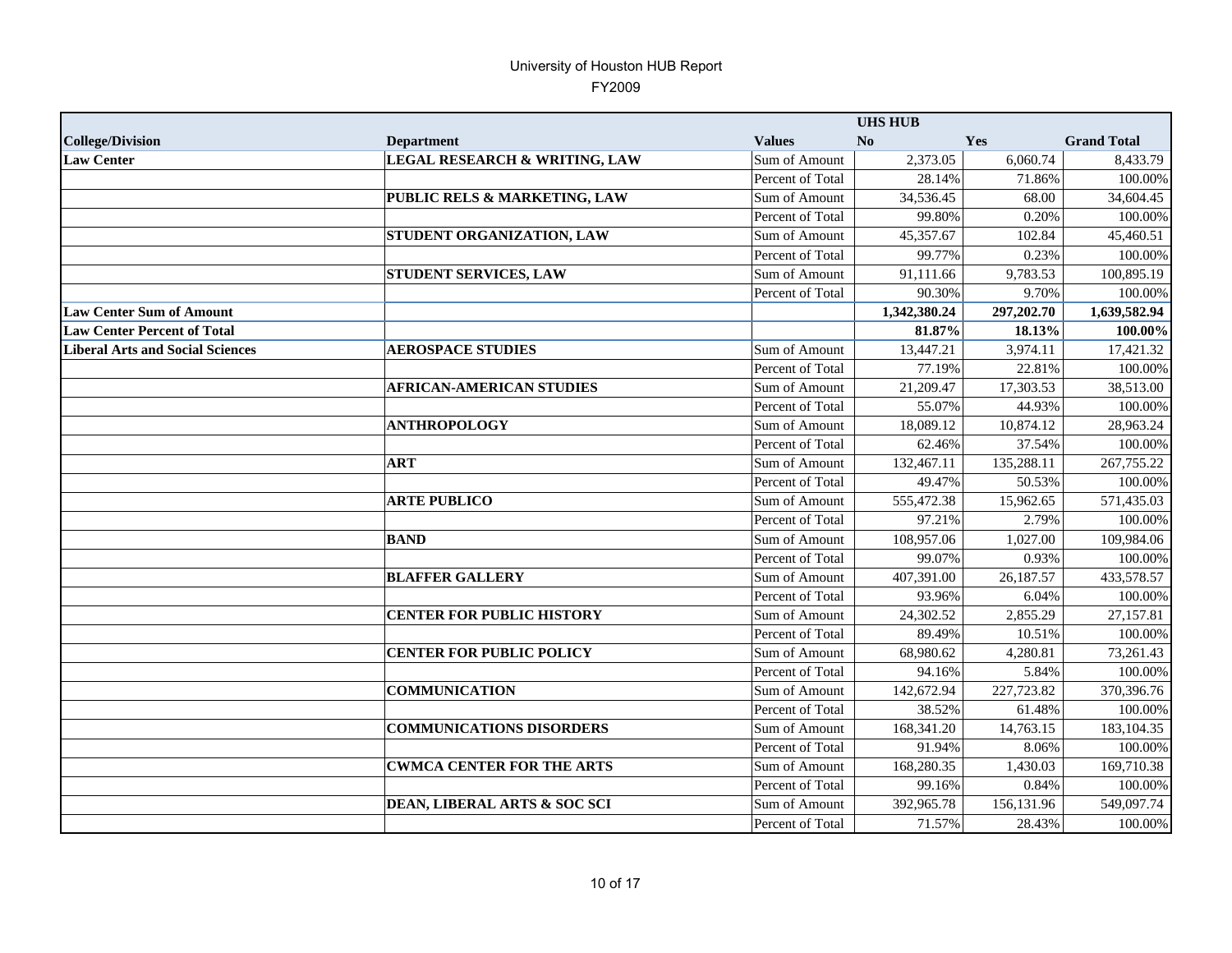|                                                          |                                 |                      | <b>UHS HUB</b> |              |                    |
|----------------------------------------------------------|---------------------------------|----------------------|----------------|--------------|--------------------|
| <b>College/Division</b>                                  | <b>Department</b>               | <b>Values</b>        | No             | Yes          | <b>Grand Total</b> |
|                                                          | <b>ECONOMICS</b>                | Sum of Amount        | 107,704.49     | 46,256.19    | 153,960.68         |
|                                                          |                                 | Percent of Total     | 69.96%         | 30.04%       | 100.00%            |
|                                                          | <b>ENGLISH</b>                  | <b>Sum of Amount</b> | 160,461.84     | 164,728.49   | 325,190.33         |
|                                                          |                                 | Percent of Total     | 49.34%         | 50.66%       | 100.00%            |
|                                                          | <b>HISPANIC STUDIES</b>         | Sum of Amount        | 20,273.62      | 32,766.18    | 53,039.80          |
|                                                          |                                 | Percent of Total     | 38.22%         | 61.78%       | 100.00%            |
|                                                          | <b>HISTORY</b>                  | Sum of Amount        | 114,665.65     | 45,248.30    | 159,913.95         |
|                                                          |                                 | Percent of Total     | 71.70%         | 28.30%       | 100.00%            |
|                                                          | <b>MEXICAN-AMERICAN STUDIES</b> | Sum of Amount        | 40,904.55      | 11,429.67    | 52,334.22          |
|                                                          |                                 | Percent of Total     | 78.16%         | 21.84%       | 100.00%            |
|                                                          | <b>MILITARY SCIENCE</b>         | Sum of Amount        | 9,745.10       | 3,722.33     | 13,467.43          |
|                                                          |                                 | Percent of Total     | 72.36%         | 27.64%       | 100.00%            |
|                                                          | MODERN AND CLASSICAL LANGUAGES  | Sum of Amount        | 50,377.96      | 36,837.18    | 87,215.14          |
|                                                          |                                 | Percent of Total     | 57.76%         | 42.24%       | 100.00%            |
|                                                          | <b>MUSIC</b>                    | Sum of Amount        | 412,128.05     | 73,026.66    | 485,154.71         |
|                                                          |                                 | Percent of Total     | 84.95%         | 15.05%       | 100.00%            |
|                                                          | <b>PHILOSOPHY</b>               | Sum of Amount        | 11,967.36      | 5,905.38     | 17,872.74          |
|                                                          |                                 | Percent of Total     | 66.96%         | 33.04%       | 100.00%            |
|                                                          | <b>POLITICAL SCIENCE</b>        | Sum of Amount        | 34,877.54      | 62,777.73    | 97,655.27          |
|                                                          |                                 | Percent of Total     | 35.71%         | 64.29%       | 100.00%            |
|                                                          | <b>PSYCHOLOGY</b>               | Sum of Amount        | 321,291.42     | 50,414.57    | 371,705.99         |
|                                                          |                                 | Percent of Total     | 86.44%         | 13.56%       | 100.00%            |
|                                                          | PUBLIC ADMINISTRATION PROGRAM   | Sum of Amount        | 391.94         |              | 391.94             |
|                                                          |                                 | Percent of Total     | 100.00%        | 0.00%        | 100.00%            |
|                                                          | <b>RELIGIOUS STUDIES</b>        | Sum of Amount        | 724.78         | 237.30       | 962.08             |
|                                                          |                                 | Percent of Total     | 75.33%         | 24.67%       | 100.00%            |
|                                                          | <b>SOCIOLOGY</b>                | Sum of Amount        | 10,220.35      | 36,811.31    | 47,031.66          |
|                                                          |                                 | Percent of Total     | 21.73%         | 78.27%       | 100.00%            |
|                                                          | <b>THEATRE</b>                  | Sum of Amount        | 384,847.93     | 18,696.36    | 403,544.29         |
|                                                          |                                 | Percent of Total     | 95.37%         | 4.63%        | 100.00%            |
|                                                          | <b>WOMEN'S STUDIES PROGRAM</b>  | Sum of Amount        | 59,996.64      | 19,204.22    | 79,200.86          |
|                                                          |                                 | Percent of Total     | 75.75%         | 24.25%       | 100.00%            |
|                                                          | <b>WRITING CENTER</b>           | Sum of Amount        | 16,056.18      | 8,276.95     | 24,333.13          |
|                                                          |                                 | Percent of Total     | 65.98%         | 34.02%       | 100.00%            |
| <b>Liberal Arts and Social Sciences Sum of Amount</b>    |                                 |                      | 3,979,212.16   | 1,234,140.97 | 5,213,353.13       |
| <b>Liberal Arts and Social Sciences Percent of Total</b> |                                 |                      | 76.33%         | 23.67%       | 100.00%            |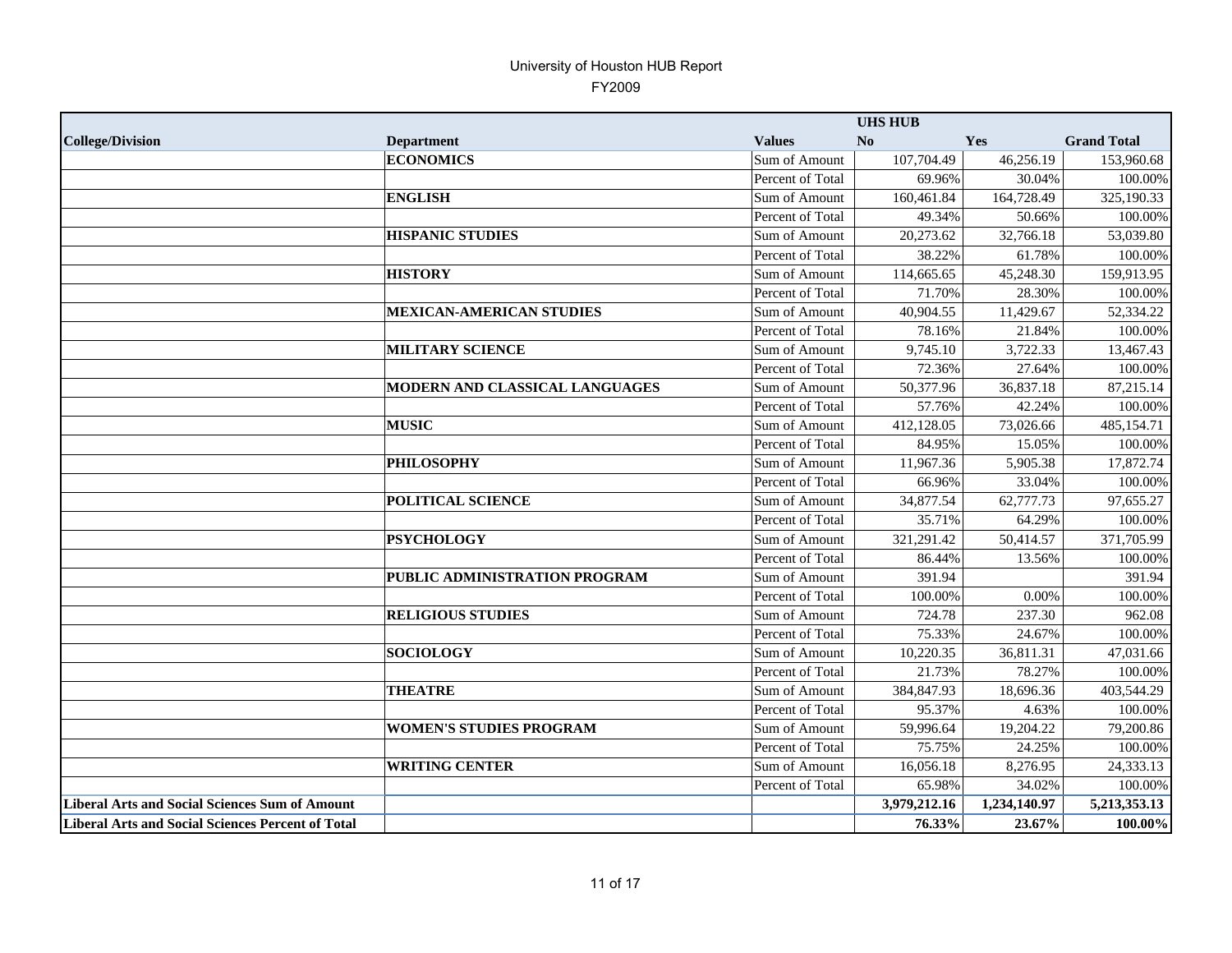|                                                         |                                                          |                  | <b>UHS HUB</b> |              |                    |
|---------------------------------------------------------|----------------------------------------------------------|------------------|----------------|--------------|--------------------|
| <b>College/Division</b>                                 | <b>Department</b>                                        | <b>Values</b>    | N <sub>0</sub> | <b>Yes</b>   | <b>Grand Total</b> |
| Library                                                 | <b>UNIVERSITY LIBRARIES</b>                              | Sum of Amount    | 7,866,847.51   | 1,094,177.75 | 8,961,025.26       |
|                                                         |                                                          | Percent of Total | 87.79%         | 12.21%       | 100.00%            |
| <b>Library Sum of Amount</b>                            |                                                          |                  | 7,866,847.51   | 1,094,177.75 | 8,961,025.26       |
| <b>Library Percent of Total</b>                         |                                                          |                  | 87.79%         | 12.21%       | 100.00%            |
| <b>Natural Science and Mathematics</b>                  | <b>BIOLOGY &amp; BIOCHEMISTRY</b>                        | Sum of Amount    | 1,266,375.39   | 88,756.59    | 1,355,131.98       |
|                                                         |                                                          | Percent of Total | 93.45%         | 6.55%        | 100.00%            |
|                                                         | <b>CAGE INSTITUTE</b>                                    | Sum of Amount    | 32,577.71      | 21,952.94    | 54,530.65          |
|                                                         |                                                          | Percent of Total | 59.74%         | 40.26%       | 100.00%            |
|                                                         | <b>CHEMISTRY</b>                                         | Sum of Amount    | 1,584,761.79   | 340,166.76   | 1,924,928.55       |
|                                                         |                                                          | Percent of Total | 82.33%         | 17.67%       | 100.00%            |
|                                                         | <b>COMPUTER SCIENCE</b>                                  | Sum of Amount    | 294,489.81     | 165,789.84   | 460,279.65         |
|                                                         |                                                          | Percent of Total | 63.98%         | 36.02%       | 100.00%            |
|                                                         | CTR FOR NUCLEAR RECEPTORS & CELL SIGNALING Sum of Amount |                  | 2,269,988.01   | 211,218.83   | 2,481,206.84       |
|                                                         |                                                          | Percent of Total | 91.49%         | 8.51%        | 100.00%            |
|                                                         | <b>DEAN, NATURAL SCIENCE &amp; MATHE</b>                 | Sum of Amount    | 159,233.13     | 86,541.86    | 245,774.99         |
|                                                         |                                                          | Percent of Total | 64.79%         | 35.21%       | 100.00%            |
|                                                         | <b>EARTH AND ATMOSPHERIC SCIENCES</b>                    | Sum of Amount    | 1,088,467.36   | 166,976.01   | 1,255,443.37       |
|                                                         |                                                          | Percent of Total | 86.70%         | 13.30%       | 100.00%            |
|                                                         | <b>IMAQS</b>                                             | Sum of Amount    | 554,707.92     | 22,052.42    | 576,760.34         |
|                                                         |                                                          | Percent of Total | 96.18%         | 3.82%        | 100.00%            |
|                                                         | <b>INST FOR THEORETICAL &amp; ENG SCI</b>                | Sum of Amount    | 1,719.17       |              | 1,719.17           |
|                                                         |                                                          | Percent of Total | 100.00%        | 0.00%        | 100.00%            |
|                                                         | <b>MATHEMATICS</b>                                       | Sum of Amount    | 449,595.46     | 75,611.41    | 525,206.87         |
|                                                         |                                                          | Percent of Total | 85.60%         | 14.40%       | 100.00%            |
|                                                         | <b>PHYSICS</b>                                           | Sum of Amount    | 819,991.55     | 28,867.19    | 848,858.74         |
|                                                         |                                                          | Percent of Total | 96.60%         | 3.40%        | 100.00%            |
| <b>Natural Science and Mathematics Sum of Amount</b>    |                                                          |                  | 8,521,907.30   | 1,207,933.85 | 9,729,841.15       |
| <b>Natural Science and Mathematics Percent of Total</b> |                                                          |                  | 87.59%         | 12.41%       | 100.00%            |
| Optometry                                               | <b>DEAN, OPTOMETRY</b>                                   | Sum of Amount    | 673,405.09     | 140,529.48   | 813,934.57         |
|                                                         |                                                          | Percent of Total | 82.73%         | 17.27%       | 100.00%            |
|                                                         | <b>OPT VISION SCIENCES</b>                               | Sum of Amount    | 971,893.74     | 44,966.87    | 1,016,860.61       |
|                                                         |                                                          | Percent of Total | 95.58%         | 4.42%        | 100.00%            |
|                                                         | <b>OPTOMETRY CLINIC</b>                                  | Sum of Amount    | 633,177.74     | 110,479.70   | 743,657.44         |
|                                                         |                                                          | Percent of Total | 85.14%         | 14.86%       | 100.00%            |
| <b>Optometry Sum of Amount</b>                          |                                                          |                  | 2,278,476.57   | 295,976.05   | 2,574,452.62       |
| <b>Optometry Percent of Total</b>                       |                                                          |                  | 88.50%         | 11.50%       | 100.00%            |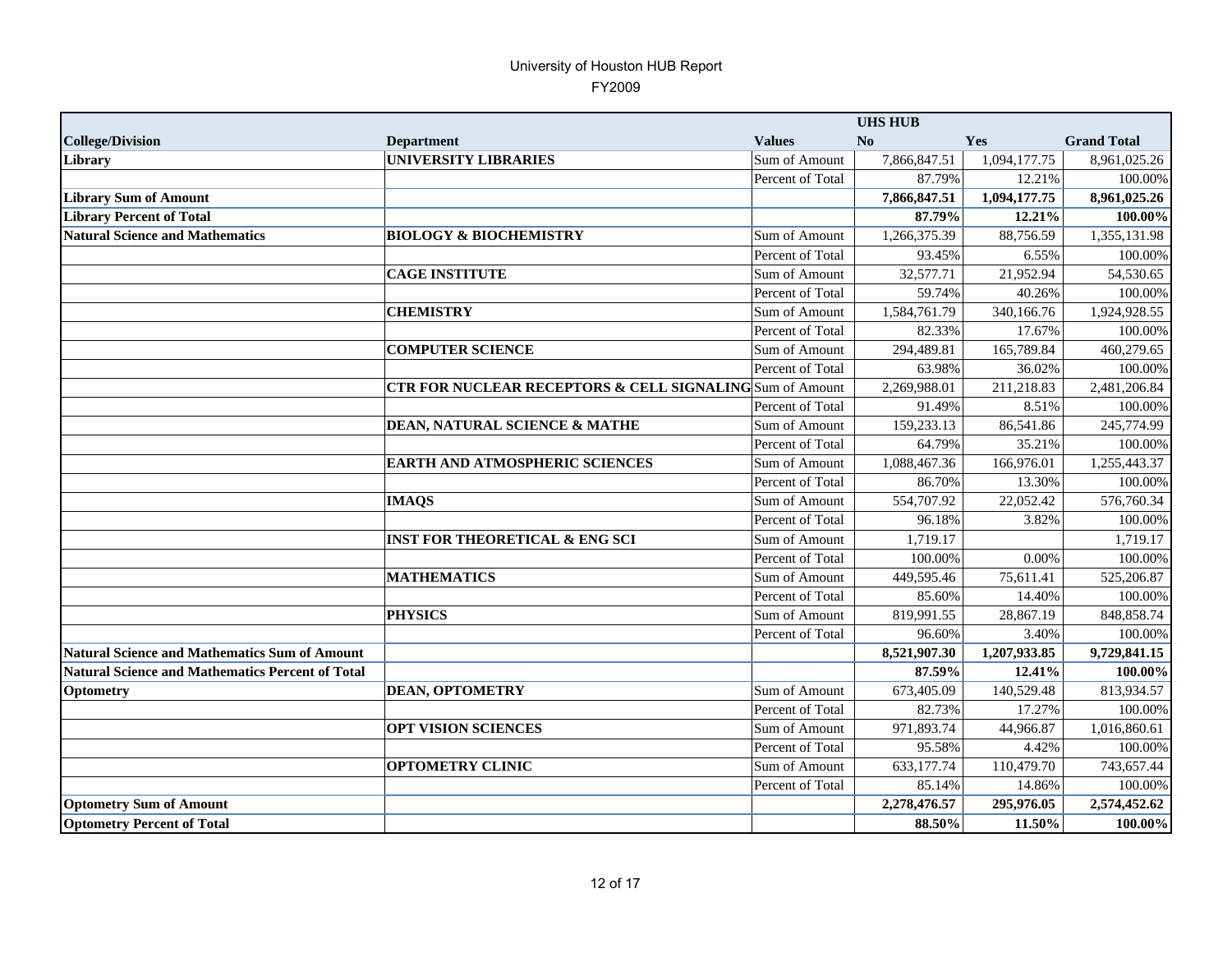|                                  |                                           |                  | <b>UHS HUB</b> |            |                    |
|----------------------------------|-------------------------------------------|------------------|----------------|------------|--------------------|
| <b>College/Division</b>          | <b>Department</b>                         | <b>Values</b>    | No             | Yes        | <b>Grand Total</b> |
| <b>Pharmacy</b>                  | <b>CLINICAL PHARMACY &amp; ADMINISTRA</b> | Sum of Amount    | 319,976.99     | 15,399.47  | 335,376.46         |
|                                  |                                           | Percent of Total | 95.41%         | 4.59%      | 100.00%            |
|                                  | <b>DEAN, PHARMACY</b>                     | Sum of Amount    | 829,661.51     | 193,121.55 | 1,022,783.06       |
|                                  |                                           | Percent of Total | 81.12%         | 18.88%     | 100.00%            |
|                                  | <b>INSTITUTE FOR DRUG EDUCATION</b>       | Sum of Amount    | 2,884.59       |            | 2,884.59           |
|                                  |                                           | Percent of Total | 100.00%        | 0.00%      | 100.00%            |
|                                  | <b>INSTITUTE OF COMMUNITY HEALTH</b>      | Sum of Amount    | 452.71         | 307.99     | 760.70             |
|                                  |                                           | Percent of Total | 59.51%         | 40.49%     | 100.00%            |
|                                  | PHARMACOLOGICAL & PHARMACEUTIC            | Sum of Amount    | 1,781,758.96   | 63,056.89  | 1,844,815.85       |
|                                  |                                           | Percent of Total | 96.58%         | 3.42%      | 100.00%            |
| <b>Pharmacy Sum of Amount</b>    |                                           |                  | 2,934,734.76   | 271,885.90 | 3,206,620.66       |
| <b>Pharmacy Percent of Total</b> |                                           |                  | 91.52%         | 8.48%      | 100.00%            |
| <b>Research</b>                  | <b>ANIMAL CARE OPERATIONS</b>             | Sum of Amount    | 244,366.67     | 48,302.40  | 292,669.07         |
|                                  |                                           | Percent of Total | 83.50%         | 16.50%     | 100.00%            |
|                                  | <b>CENTER FOR ADVANCED MATERIALS</b>      | Sum of Amount    | 94,365.83      | 2,128.83   | 96,494.66          |
|                                  |                                           | Percent of Total | 97.79%         | 2.21%      | 100.00%            |
|                                  | <b>CENTER FOR MATERIALS CHEMISTRY</b>     | Sum of Amount    | 28,152.24      | 1,808.91   | 29,961.15          |
|                                  |                                           | Percent of Total | 93.96%         | 6.04%      | 100.00%            |
|                                  | <b>ENVIRONMENTAL INSTIT-HOUSTON</b>       | Sum of Amount    | 34,872.55      |            | 34,872.55          |
|                                  |                                           | Percent of Total | 100.00%        | 0.00%      | 100.00%            |
|                                  | <b>GRANTS AND CONTRACTS</b>               | Sum of Amount    | 4,854.39       | 3,166.88   | 8,021.27           |
|                                  |                                           | Percent of Total | 60.52%         | 39.48%     | 100.00%            |
|                                  | <b>HOUSTON COASTAL CENTER</b>             | Sum of Amount    | 2,421.00       | 1,518.00   | 3,939.00           |
|                                  |                                           | Percent of Total | 61.46%         | 38.54%     | 100.00%            |
|                                  | <b>INSTITUTE FOR MOLECULAR DESIGN</b>     | Sum of Amount    | 1,153,908.21   |            | 1,153,908.21       |
|                                  |                                           | Percent of Total | 100.00%        | $0.00\%$   | 100.00%            |
|                                  | <b>INSTITUTE FOR SPACE SYSTEMS</b>        | Sum of Amount    | 6,419.85       |            | 6,419.85           |
|                                  |                                           | Percent of Total | 100.00%        | 0.00%      | 100.00%            |
|                                  | OFFICE OF TECHNOLOGY MANAGEMENT           | Sum of Amount    | 386,433.31     | 1,433.68   | 387,866.99         |
|                                  |                                           | Percent of Total | 99.63%         | 0.37%      | 100.00%            |
|                                  | <b>RESEARCH DIVISION OFFICE</b>           | Sum of Amount    | 73,924.31      | 79,540.05  | 153,464.36         |
|                                  |                                           | Percent of Total | 48.17%         | 51.83%     | 100.00%            |
|                                  | RESEARCH FINANCIAL SERVICES               | Sum of Amount    | 13,092.28      | 1,797.53   | 14,889.81          |
|                                  |                                           | Percent of Total | 87.93%         | 12.07%     | 100.00%            |
|                                  | <b>RESEARCH INFORMATION CENTER</b>        | Sum of Amount    | 29,970.45      | 68,117.35  | 98,087.80          |
|                                  |                                           | Percent of Total | 30.55%         | 69.45%     | 100.00%            |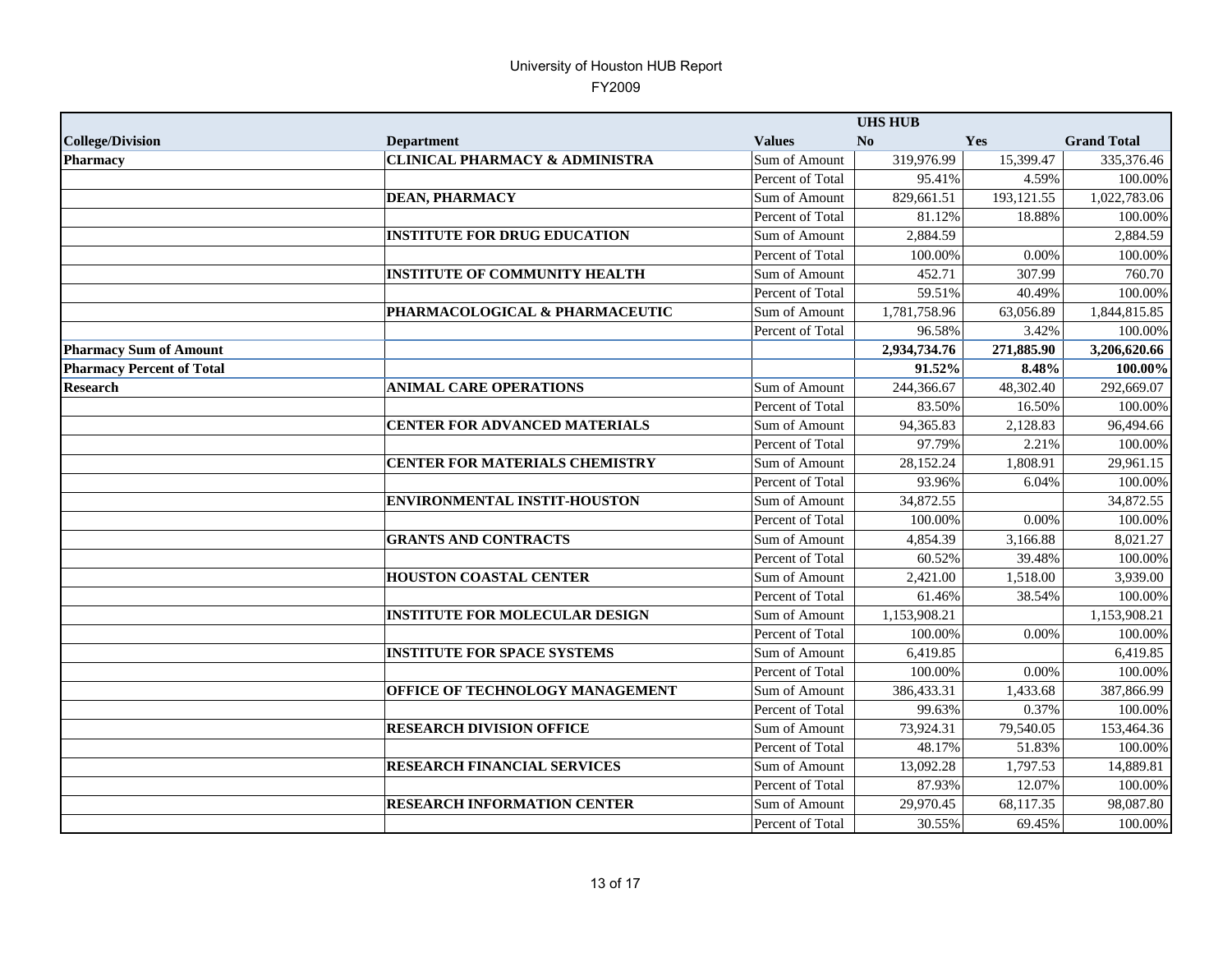|                                  |                                             | <b>UHS HUB</b>   |              |            |                    |
|----------------------------------|---------------------------------------------|------------------|--------------|------------|--------------------|
| <b>College/Division</b>          | <b>Department</b>                           | <b>Values</b>    | No           | <b>Yes</b> | <b>Grand Total</b> |
|                                  | <b>RESEARCH INITIATIVES</b>                 | Sum of Amount    | 11,703.86    | 2,032.15   | 13,736.01          |
|                                  |                                             | Percent of Total | 85.21%       | 14.79%     | 100.00%            |
|                                  | RESEARCH POLICIES/COMPLIANCE/COMMITTEES     | Sum of Amount    | 2,790.38     | 1,799.47   | 4,589.85           |
|                                  |                                             | Percent of Total | 60.79%       | 39.21%     | 100.00%            |
|                                  | <b>SPACE VACUUM EPITAXY CENTER</b>          | Sum of Amount    | 3,483.56     |            | 3,483.56           |
|                                  |                                             | Percent of Total | 100.00%      | 0.00%      | 100.00%            |
|                                  | <b>SUPER CONDUCT &amp; ADV MATERIALS</b>    | Sum of Amount    | 7,081.50     |            | 7,081.50           |
|                                  |                                             | Percent of Total | 100.00%      | 0.00%      | 100.00%            |
|                                  | <b>TIMES</b>                                | Sum of Amount    | 225,919.70   | 37,458.45  | 263,378.15         |
|                                  |                                             | Percent of Total | 85.78%       | 14.22%     | 100.00%            |
|                                  | TX CTR SUPERCONDUCTIVITY AT UH              | Sum of Amount    | 829,010.16   | 37,673.37  | 866,683.53         |
|                                  |                                             | Percent of Total | 95.65%       | 4.35%      | 100.00%            |
|                                  | TX LEARNING/COMPUTATIONAL CTR               | Sum of Amount    | 587,982.90   | 110,088.48 | 698,071.38         |
|                                  |                                             | Percent of Total | 84.23%       | 15.77%     | 100.00%            |
|                                  | <b>UH WIND CLUSTER</b>                      | Sum of Amount    | 1.017.77     |            | 1,017.77           |
|                                  |                                             | Percent of Total | 100.00%      | 0.00%      | 100.00%            |
|                                  | <b>WIND ENERGY CENTER</b>                   | Sum of Amount    | 17,764.52    | 5,003.21   | 22,767.73          |
|                                  |                                             | Percent of Total | 78.02%       | 21.98%     | 100.00%            |
| <b>Research Sum of Amount</b>    |                                             |                  | 3,759,535.44 | 401,868.76 | 4,161,404.20       |
| <b>Research Percent of Total</b> |                                             |                  | 90.34%       | 9.66%      | 100.00%            |
| <b>Student Affairs</b>           | <b>CAMPUS ACTIVITIES</b>                    | Sum of Amount    | 235,996.53   | 32,751.40  | 268,747.93         |
|                                  |                                             | Percent of Total | 87.81%       | 12.19%     | 100.00%            |
|                                  | <b>CAMPUS RECREATION</b>                    | Sum of Amount    | 644,349.53   | 124,981.43 | 769,330.96         |
|                                  |                                             | Percent of Total | 83.75%       | 16.25%     | 100.00%            |
|                                  | <b>CENTER FOR STUDENTS W/DISABILITIES</b>   | Sum of Amount    | 482,020.10   | 34,064.06  | 516,084.16         |
|                                  |                                             | Percent of Total | 93.40%       | 6.60%      | 100.00%            |
|                                  | <b>CHILD CARE CENTER</b>                    | Sum of Amount    | 158,614.58   | 23,104.91  | 181,719.49         |
|                                  |                                             | Percent of Total | 87.29%       | 12.71%     | 100.00%            |
|                                  | <b>COUNSELING AND PSYCH SVCS</b>            | Sum of Amount    | 25,593.94    | 12,135.11  | 37,729.05          |
|                                  |                                             | Percent of Total | 67.84%       | 32.16%     | 100.00%            |
|                                  | <b>DEAN OF STUDENTS</b>                     | Sum of Amount    | 62,095.65    | 991.43     | 63,087.08          |
|                                  |                                             | Percent of Total | 98.43%       | 1.57%      | 100.00%            |
|                                  | <b>INT'L STUDENT &amp; SCHOLAR SERVICES</b> | Sum of Amount    | 31,181.10    | 3,365.84   | 34,546.94          |
|                                  |                                             | Percent of Total | 90.26%       | 9.74%      | 100.00%            |
|                                  | <b>LEARNING AND ASSESSMENT SVCS</b>         | Sum of Amount    | 22,641.06    | 11,030.63  | 33,671.69          |
|                                  |                                             | Percent of Total | 67.24%       | 32.76%     | 100.00%            |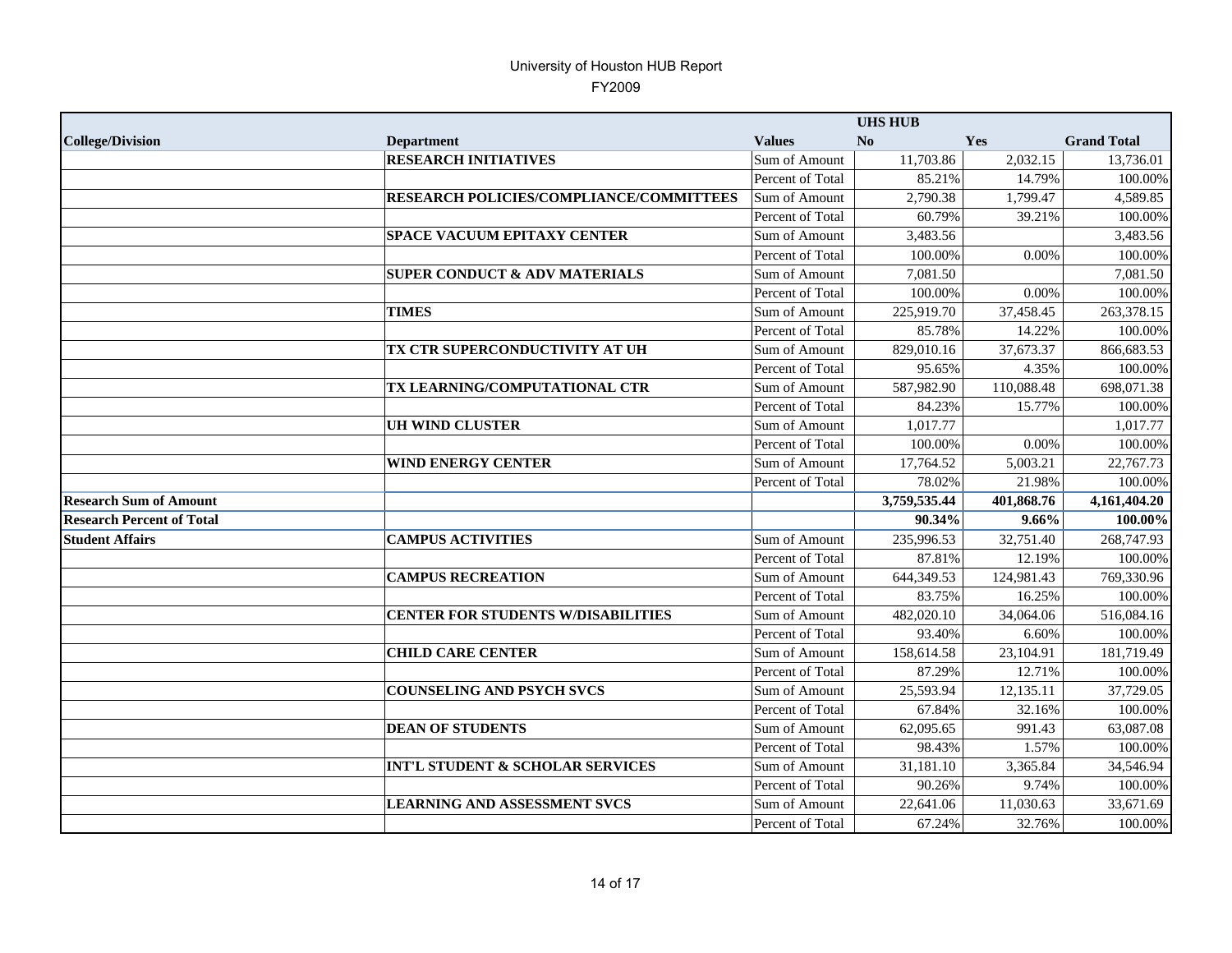|                                         |                                       |                  | <b>UHS HUB</b> |            |                    |
|-----------------------------------------|---------------------------------------|------------------|----------------|------------|--------------------|
| <b>College/Division</b>                 | <b>Department</b>                     | <b>Values</b>    | N <sub>0</sub> | Yes        | <b>Grand Total</b> |
|                                         | <b>LEARNING SUPPORT SERVICES</b>      | Sum of Amount    | 22,307.41      | 12,730.80  | 35.038.21          |
|                                         |                                       | Percent of Total | 63.67%         | 36.33%     | 100.00%            |
|                                         | <b>RELIGION CENTER</b>                | Sum of Amount    | 450.00         | 1,069.69   | 1,519.69           |
|                                         |                                       | Percent of Total | 29.61%         | 70.39%     | 100.00%            |
|                                         | <b>RESIDENTIAL LIFE &amp; HOUSING</b> | Sum of Amount    | 2,288,686.50   | 351,115.55 | 2,639,802.05       |
|                                         |                                       | Percent of Total | 86.70%         | 13.30%     | 100.00%            |
|                                         | <b>STUDENT AFFAIRS</b>                | Sum of Amount    | 103,873.28     | 36,723.03  | 140,596.31         |
|                                         |                                       | Percent of Total | 73.88%         | 26.12%     | 100.00%            |
|                                         | <b>STUDENT HEALTH CENTER</b>          | Sum of Amount    | 282,252.83     | 88,702.31  | 370,955.14         |
|                                         |                                       | Percent of Total | 76.09%         | 23.91%     | 100.00%            |
|                                         | <b>STUDENT PHARMACY</b>               | Sum of Amount    | 5,517.48       | 27.32      | 5,544.80           |
|                                         |                                       | Percent of Total | 99.51%         | 0.49%      | 100.00%            |
|                                         | <b>STUDENT PUBLICATIONS</b>           | Sum of Amount    | 67,267.61      | 7,465.71   | 74,733.32          |
|                                         |                                       | Percent of Total | 90.01%         | 9.99%      | 100.00%            |
|                                         | UNIVERSITY CAREER SERVICES            | Sum of Amount    | 24,857.41      | 12,493.16  | 37,350.57          |
|                                         |                                       | Percent of Total | 66.55%         | 33.45%     | 100.00%            |
|                                         | <b>UNIVERSITY CENTER</b>              | Sum of Amount    | 763,985.28     | 92,374.45  | 856,359.73         |
|                                         |                                       | Percent of Total | 89.21%         | 10.79%     | 100.00%            |
|                                         | UNIVERSITY TESTING SERVICES           | Sum of Amount    | 136,301.64     | 36,610.33  | 172,911.97         |
|                                         |                                       | Percent of Total | 78.83%         | 21.17%     | 100.00%            |
|                                         | <b>URBAN EXPERIENCE VPSA</b>          | Sum of Amount    | 2,923.33       | 4,979.79   | 7,903.12           |
|                                         |                                       | Percent of Total | 36.99%         | 63.01%     | 100.00%            |
|                                         | <b>VETERAN SERVICES</b>               | Sum of Amount    | 4,745.33       | 4,179.40   | 8,924.73           |
|                                         |                                       | Percent of Total | 53.17%         | 46.83%     | 100.00%            |
| <b>Student Affairs Sum of Amount</b>    |                                       |                  | 5,365,660.59   | 890,896.35 | 6,256,556.94       |
| <b>Student Affairs Percent of Total</b> |                                       |                  | 85.76%         | 14.24%     | 100.00%            |
| <b>Technology</b>                       | <b>CENTER FOR APPLIED TECHNOLOGY</b>  | Sum of Amount    | 35,903.80      | 505.00     | 36,408.80          |
|                                         |                                       | Percent of Total | 98.61%         | 1.39%      | 100.00%            |
|                                         | <b>CENTER FOR FUTURE OF HEALTH</b>    | Sum of Amount    | 18,629.18      | 88.99      | 18,718.17          |
|                                         |                                       | Percent of Total | 99.52%         | 0.48%      | 100.00%            |
|                                         | <b>CENTER FOR LIFE SCIENCES TECH</b>  | Sum of Amount    | 206,504.22     | 10,946.67  | 217,450.89         |
|                                         |                                       | Percent of Total | 94.97%         | 5.03%      | 100.00%            |
|                                         | <b>CENTER FOR TECHNOLOGY LITERACY</b> | Sum of Amount    | 2,762.73       | 761.60     | 3,524.33           |
|                                         |                                       | Percent of Total | 78.39%         | 21.61%     | 100.00%            |
|                                         | <b>DEAN, TECHNOLOGY</b>               | Sum of Amount    | 333,183.89     | 172,030.41 | 505,214.30         |
|                                         |                                       | Percent of Total | 65.95%         | 34.05%     | 100.00%            |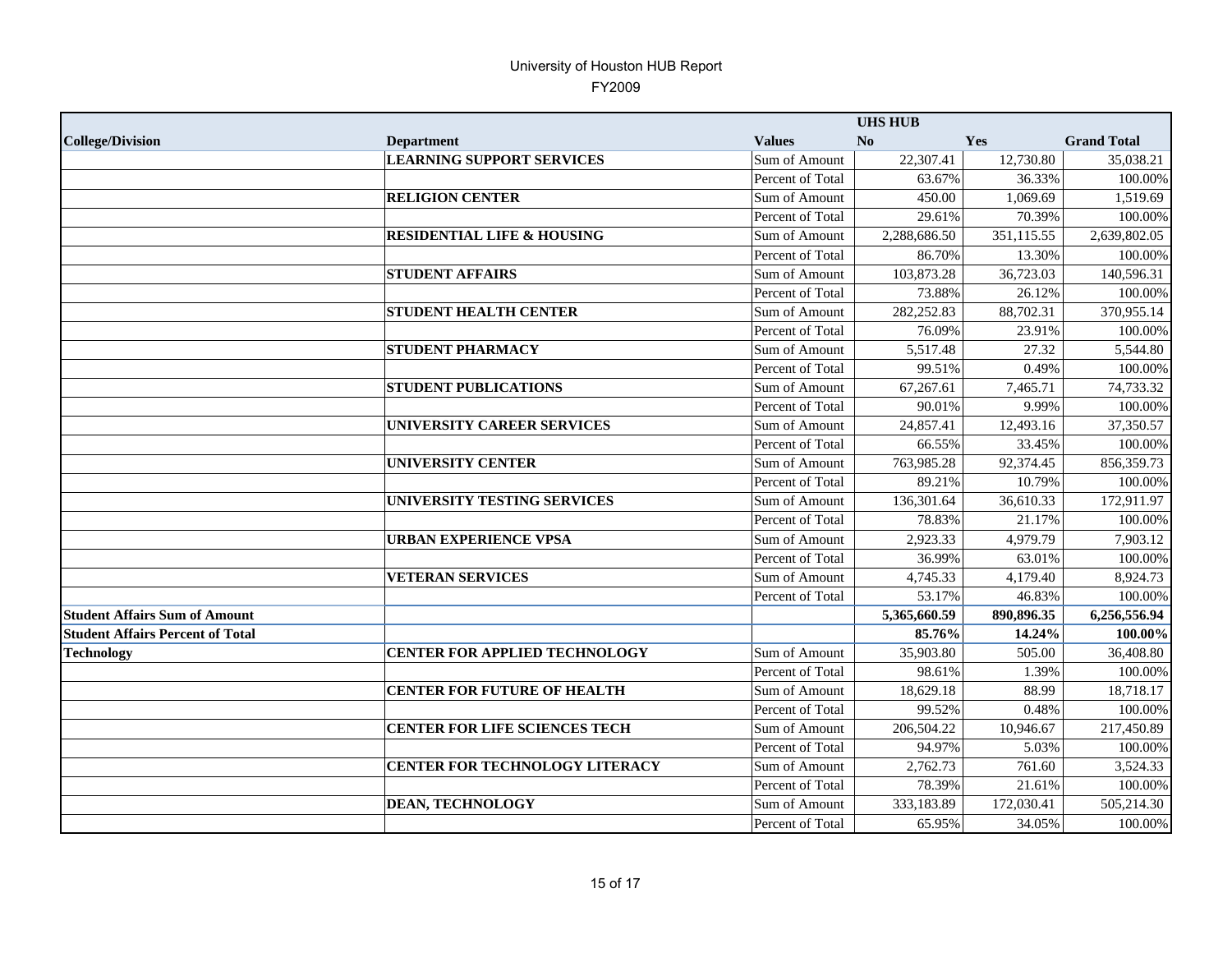|                                    | <b>UHS HUB</b>                          |                  |            |            |                    |
|------------------------------------|-----------------------------------------|------------------|------------|------------|--------------------|
| <b>College/Division</b>            | <b>Department</b>                       | <b>Values</b>    | No         | Yes        | <b>Grand Total</b> |
| <b>Technology</b>                  | <b>ENGINEERING TECHNOLOGY</b>           | Sum of Amount    | 73,689.91  | 49,185.58  | 122,875.49         |
|                                    |                                         | Percent of Total | 59.97%     | 40.03%     | 100.00%            |
|                                    | HUMAN DEVELOP AND CONSUMER SCI          | Sum of Amount    | 50,483.84  | 67,652.17  | 118,136.01         |
|                                    |                                         | Percent of Total | 42.73%     | 57.27%     | 100.00%            |
|                                    | <b>INFORMATION &amp; LOGISTICS TECH</b> | Sum of Amount    | 149,306.32 | 96,549.12  | 245,855.44         |
|                                    |                                         | Percent of Total | 60.73%     | 39.27%     | 100.00%            |
|                                    | <b>TMAC</b>                             | Sum of Amount    | 76,012.46  | 3,064.29   | 79,076.75          |
|                                    |                                         | Percent of Total | 96.12%     | 3.88%      | 100.00%            |
| <b>Technology Sum of Amount</b>    |                                         |                  | 946,476.35 | 400,783.83 | 1,347,260.18       |
| <b>Technology Percent of Total</b> |                                         |                  | 70.25%     | 29.75%     | $100.00\%$         |
| <b>University Advancement</b>      | ADVANCEMENT INFORMATION SVCS            | Sum of Amount    | 75,822.04  | 20,804.51  | 96,626.55          |
|                                    |                                         | Percent of Total | 78.47%     | 21.53%     | 100.00%            |
|                                    | <b>ANNUAL GIVING</b>                    | Sum of Amount    | 424,996.80 | 5,445.13   | 430,441.93         |
|                                    |                                         | Percent of Total | 98.73%     | 1.27%      | 100.00%            |
|                                    | <b>CREATIVE SERVICES</b>                | Sum of Amount    | 23,819.06  | 9,197.60   | 33,016.66          |
|                                    |                                         | Percent of Total | 72.14%     | 27.86%     | 100.00%            |
|                                    | <b>DEVELOPMENT</b>                      | Sum of Amount    | 74,894.21  | 19,226.30  | 94,120.51          |
|                                    |                                         | Percent of Total | 79.57%     | 20.43%     | 100.00%            |
|                                    | DEVELOPMENT RESEARCH                    | Sum of Amount    | 43,226.45  |            | 43,226.45          |
|                                    |                                         | Percent of Total | 100.00%    | 0.00%      | 100.00%            |
|                                    | <b>DONOR &amp; ALUMNI RECORDS</b>       | Sum of Amount    | 38,075.27  | 5,887.21   | 43,962.48          |
|                                    |                                         | Percent of Total | 86.61%     | 13.39%     | 100.00%            |
|                                    | <b>MARKETING</b>                        | Sum of Amount    | 316,750.64 | 19,240.93  | 335,991.57         |
|                                    |                                         | Percent of Total | 94.27%     | 5.73%      | 100.00%            |
|                                    | OFFICE OF SPECIAL EVENTS                | Sum of Amount    | 413,967.84 | 65,648.59  | 479,616.43         |
|                                    |                                         | Percent of Total | 86.31%     | 13.69%     | 100.00%            |
|                                    | <b>PLANNED GIVING</b>                   | Sum of Amount    | 71,861.90  | 13,194.07  | 85,055.97          |
|                                    |                                         | Percent of Total | 84.49%     | 15.51%     | 100.00%            |
|                                    | UNIVERSITY ADVANCEMENT                  | Sum of Amount    | 760,264.44 | 48,052.89  | 808, 317. 33       |
|                                    |                                         | Percent of Total | 94.06%     | 5.94%      | 100.00%            |
|                                    | UNIVERSITY ADVANCEMENT SUPPORT          | Sum of Amount    | 340.11     |            | 340.11             |
|                                    |                                         | Percent of Total | 100.00%    | 0.00%      | 100.00%            |
|                                    | UNIVERSITY COMMUNICATIONS               | Sum of Amount    | 50,265.96  | 2,547.67   | 52,813.63          |
|                                    |                                         | Percent of Total | 95.18%     | 4.82%      | 100.00%            |
|                                    | UNIVERSITY RELATIONS                    | Sum of Amount    | 1,676.40   | 0.00       | 1,676.40           |
|                                    |                                         | Percent of Total | 100.00%    | 0.00%      | 100.00%            |